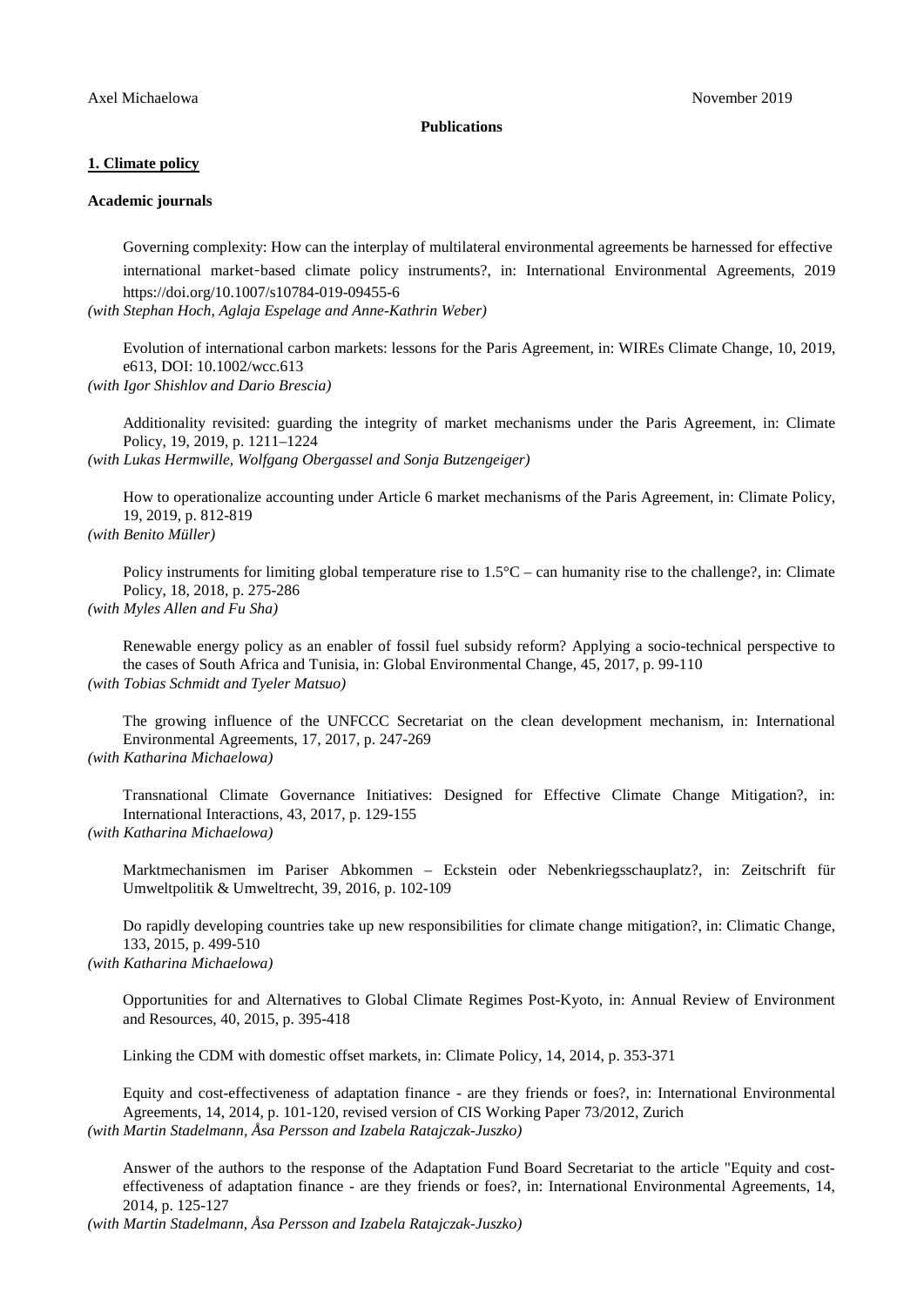Limiting Climate Change by Fostering Net Avoided Emissions, in: Carbon and Climate Law Review, 1/2014, p. 55-64

*(with Michel Köhler)*

Difficulties in accounting for private finance in international climate policy, in: Climate Policy, 13, 2013, p. 718- 737

*(with Martin Stadelmann and Timmons Roberts)*

Tackling Climate Change: Where Can the Generic Framework Be Located?, in: Carbon and Climate Law Review, 2/2013, p. 125-135

*(with Matthias Honegger and Kushini Sugathapala)*

The politics of climate change in Germany: ambition versus lobby power, in: WIREs Climate Change, 2013, 4, p. 315–320

Standardization of baseline and additionality determination under the CDM, in: Climate Policy, 13, 2013, p. 191- 209

*(with Daisuke Hayashi)*

Should the use of standardized baselines in the CDM be mandatory?, in: Climate Policy, 13, 2013, p. 80-88 *(with Randall Spalding-Fecher)*

Negotiating climate change, in: Climate Policy, 12, 2012, p. 527-533 *(with Katharina Michaelowa)*

India as an emerging power in international climate negotiations, in: Climate Policy, 12, 2012, p. 575-590 *(with Katharina Michaelowa)*

Coding Error or Statistical Embellishment? The Political Economy of Reporting Climate Aid, in: World Development, 39, 2011, p. 2010–2020, revised version of CIS Working Paper 56/2010, Zurich *(with Katharina Michaelowa)*

New and additional to what? Assessing options for baselines to assess climate finance pledges, in: Climate and Development, 3, 2011, p. 175-192

*(with Martin Stadelmann and J. Timmons Roberts)*

Climate business for poverty reduction? The role of the World Bank, in: The Review of International Organization, 6, 2011, p. 259-286, revised version of CIS Working Paper 59/2010, Zurich 2010 *(with Katharina Michaelowa)*

Would preferential access measures be sufficient to overcome current barriers to CDM projects in least developed countries?, in: Climate and Development, 3, 2011, p. 123-142 *(with Paula Castro)*

NAMA crediting: how to assess offsets from and additionality of policy-based mitigation actions in developing countries, in: Greenhouse Gas Measurement & Management, 1, 2011, p. 37–46 *(with Yuri Okubo and Daisuke Hayashi)*

The international climate policy caravan moves on: will it be able to cross the desert?, in: Carbon Management, 2, 2011, p. 113-115

The impact of CER discounting on the competitiveness of different CDM host countries, in: Ecological Economics 70, 2010, p. 34–42, revised version of Working Paper, Climate Strategies, London, 2009 *(with Paula Castro)*

What determines UN approval of greenhouse gas emission reduction projects in developing countries? An analysis of decision making on the CDM Executive Board, in: Public Choice, 145, 2010, p. 1-24 *(with Florens Flues and Katharina Michaelowa)*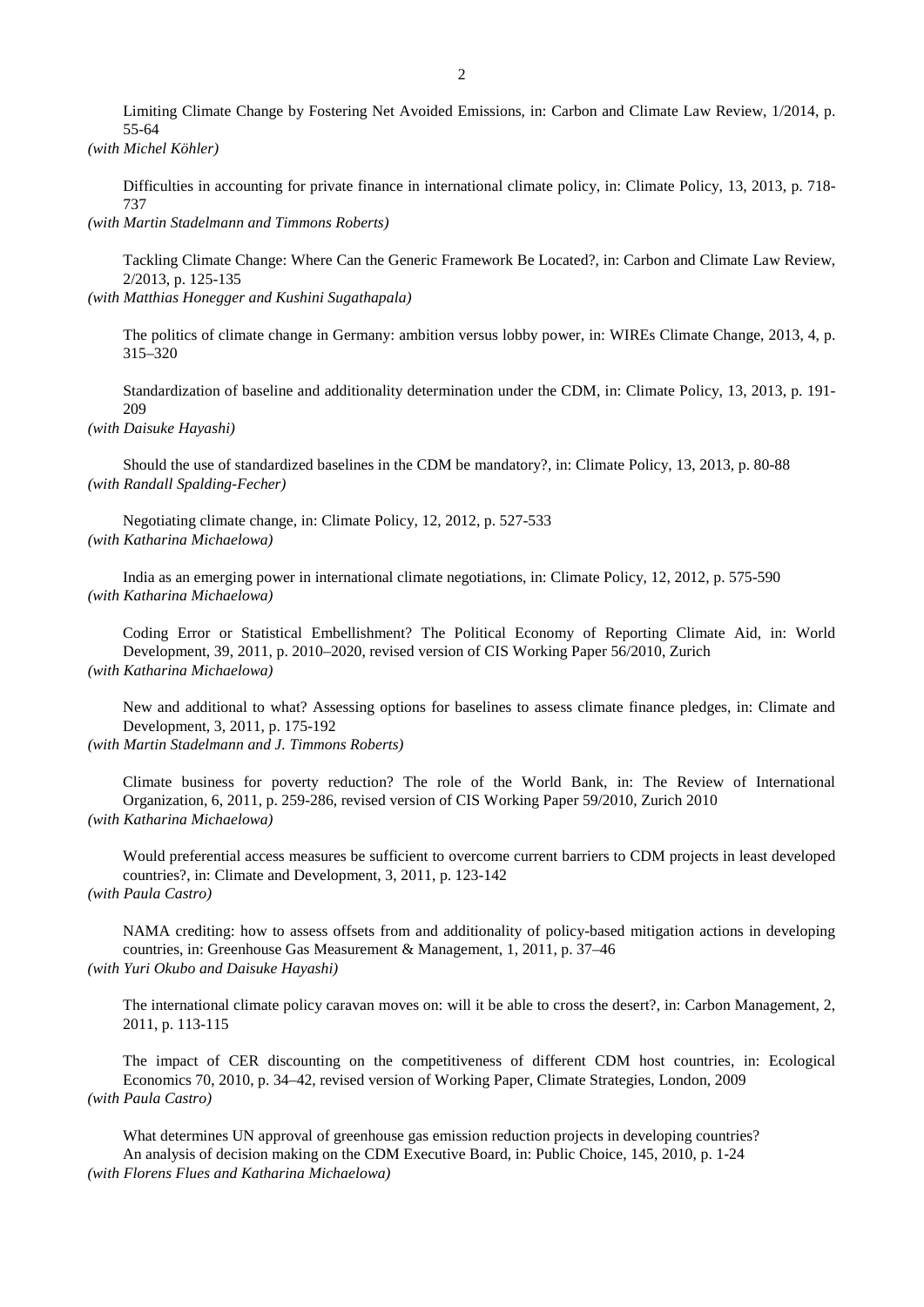Effectiveness of subsidies for the Clean Development Mechanism: past experiences with capacity building in Africa and LDCs, in: Climate and Development, 2, 2010, p. 30-49 *(with Yuri Okubo)*

Copenhagen and the consequences, in: Intereconomics, 45, 2010, p. 2-3

Finanzierung von Anpassungs- und Vermeidungsmassnahmen in Entwicklungsländern, in: Die Volkswirtschaft, 82, 2009, p. 14-18

*(with Benito Müller)*

Möglichkeiten und Grenzen der sektoralen Marktmechanismen in der internationalen Klimapolitik, in: Die Volkswirtschaft, 82, 2009, p. 19-23

*(with Sonja Butzengeiger)*

Challenges for energy efficiency improvement under the CDM—the case of energy-efficient lighting, in: Energy Efficiency, 2, 4, 2009, p. 353-367

*(with Daisuke Hayashi and Marc Marr)*

Greenhouse gas benefits of fighting obesity, in: Ecological Economics, 66, 2008, p. 298-308, revised version of HWWI Research Paper No.4-8, 2006, Hamburg *(with Björn Dransfeld)*

The long and stony road of getting CFL distribution into the Clean Development Mechanism, in: Energy Manager, 1, 4, 2008, p. 23-26

Implementing CDM for the Indian dairy sector: prospects and issues, in: Climate Policy, 8, 2008, p. 62-74 *(with Smita Sirohi)*

CDM potential of SPV lighting systems in India, in: Mitigation and Adaptation Strategies for Global Change, 13, 2008, p. 23-46

*(with Pallav Purohit)*

CDM potential of SPV pumps in India, in: Renewable & Sustainable Energy Reviews, 12, 2008, p. 181-199, revised version of HWWI Research Paper 4, November 2005, 38pp *(with Pallav Purohit)*

Will the Bali Spirit point the way?, in: Intereconomics, 42, 2007, p. 234-235

Mitigation Options for Enteric Methane Emissions from Dairy Animals: An Evaluation for Potential CDM Projects in India, in: Mitigation and Adaptation Strategies for Global Change, 12, 2007, p. 259-274 *(with Smita Sirohi and S.K. Sirohi)*

Sufferer and Cause: Indian Livestock and Climate Change, in: Climatic Change, 85, 2007, p. 285-298 *(with Smita Sirohi)*

CDM potential of bagasse cogeneration in India, in: Energy Policy, 35, 2007, p. 4779-4798 *(with Pallav Purohit)*

Untergräbt der Clean Development Mechanism den internationalen Klimaschutz?, in: Die Volkswirtschaft, 80, 9, 2007, p. 20-23

Does climate policy promote development?, in: Climatic Change, 84, 1, 2007, p. 1-4 *(with Katharina Michaelowa)*

Climate or development: is ODA diverted from its original purpose?, in: Climatic Change, 84, 1, 2007, p. 5-22 *(with Katharina Michaelowa)*

Potential of wind power projects under the Clean Development Mechanism in India, in: Carbon Balance and Management, 2:8, 2007, http://www.cbmjournal.com/content/2/1/8 *(with Pallav Purohit)*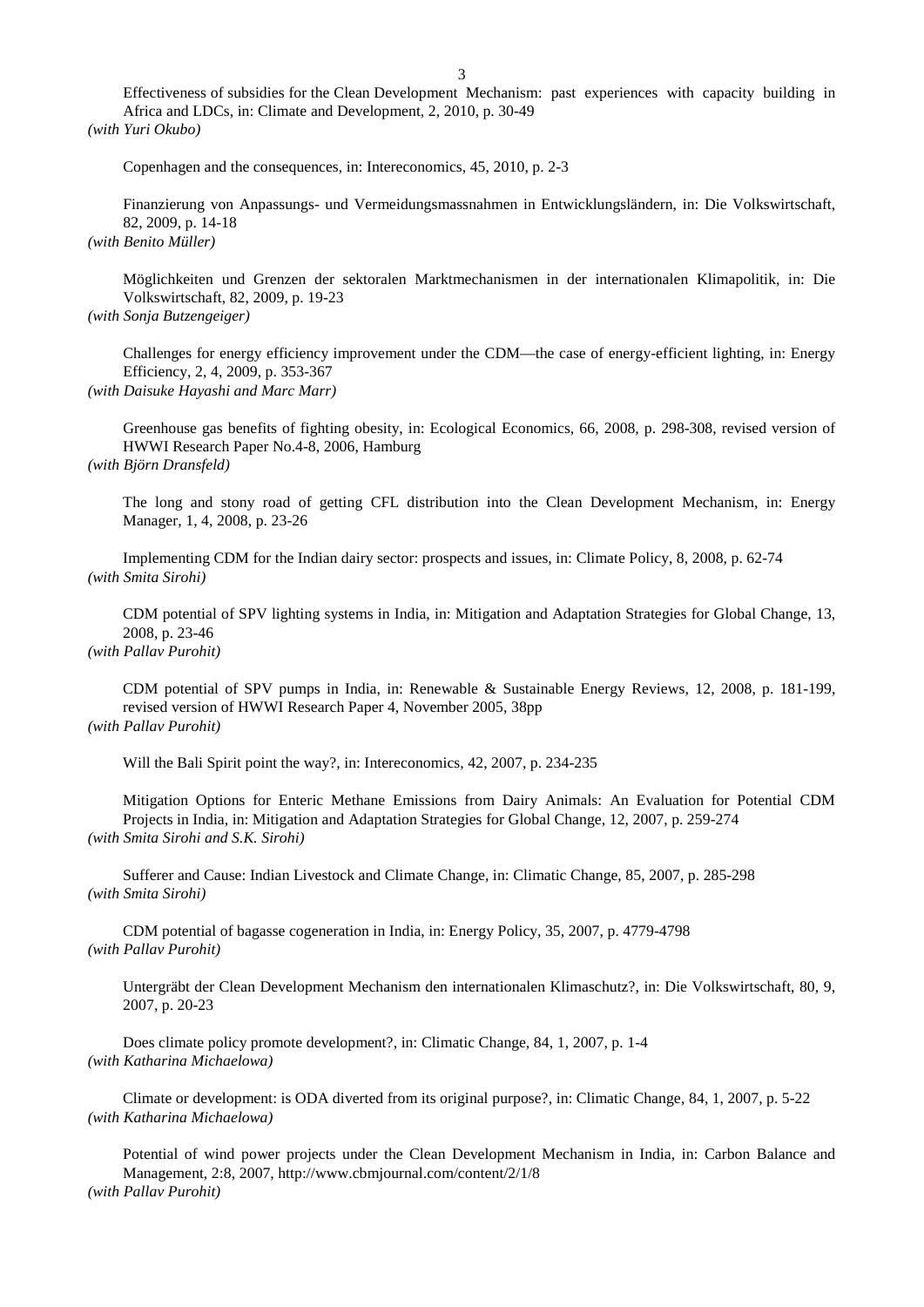The economic potential of bagasse cogeneration as CDM projects in Indonesia, in: Energy Policy, 35, 2007, p. 3952-3966

*(with Dewi Restuti)*

A synopsis of land use, land-use change and forestry (LULUCF) under the Kyoto Protocol and Marrakech Accords, in: Environmental Science and Policy, 10, 2007, p. 271-282

*(with Bernhard Schlamadinger, Neil Bird, T. Johns, Sandra Brown, J. Canadel, Lucio Ciccarese, Michael Dutschke, Jeff Fiedler, A. Fischlin, Philip Fearnside, Claudio Forner, Annette Freibauer, Peter Frumhoff, Niklas Hoehne, M.U.F. Kirschbaum, A. Labat, Gregg Marland, L. Montanarella, Paulo Moutinho, Daniel Murdiyarso, Nick Pena, K. Pingoud, Z. Rakonczay, E. Rametsteiner, J. Rock, Maria J. Sanz, U.A. Schneider, Anatoly Shvidenko, Margaret Skutsch, P. Smith, Z. Somogyi, Eveline Trines, Murray Ward, Yoichi Yamagata)*

Unilateral CDM – can developing countries finance generation of greenhouse gas emission credits on their own?, in: International Environmental Agreements, 7, 2007, p. 17-34

Can insurance deal with negative effects arising from climate policy measures?, in: Climate Policy, 6, 2006, p. 672–682

Domestic UNFCCC Kyoto Protocol mechanisms project supply coordination through tendering – lessons from the New Zealand experience, in: Mitigation and Adaptation Strategies for Global Change, 11, 2006, p. 711-722 *(with John O'Brien)*

UNFCCC Kyoto Protocol Clean Development Mechanism baseline construction for Vietnam national electricity grid, in: Mitigation and Adaptation Strategies for Global Change, 11, 2006, p. 723-740, revised version of HWWA Discussion Paper No. 295, Hamburg, 2004, 33 pp

*( with Tran Minh Tuyen)*

Development Aid and the CDM - How to interpret "Financial Additionality", in: Environment and Development Economics, 11, 2006, p. 235-246, revised version of HWWA Discussion Paper No. 228, Hamburg, June 2003 *(with Michael Dutschke)*

A spatial approach to baseline and leakage in CDM forest carbon sinks projects, in: Climate Policy, 5, 2006, p. 517-530

*(with Michael Dutschke and Sonja Butzengeiger)*

CDM potential for rural transition in China case study: Options in Yinzhou district, Zhejiang province, in: Energy Policy, 34, 2006, p. 1867-1882, revised version of HWWA Discussion Paper No. 291, Hamburg, August 2004, 31pp

*(with Xingshu Zhao)*

Issues and options for the post-2012 climate architecture: an overview, in: International Environmental Agreements, 5, 1, 2005, p. 5-24

*(with Kristian Tangen and Henrik Hasselknippe)*

Graduation and deepening: an ambitious post-2012 climate policy scenario, in: International Environmental Agreements, 5, 1, 2005, p. 25-46

*(with Sonja Butzengeiger and Martina Jung)*

Greenhouse gas emissions caused by the international climate negotiations, in: Climate Policy, 4, 2005, p. 337- 340

*(with David Lehmkuhl)*

The German wind energy lobby: How to promote costly technological change successfully, in: European Environment, 15, 2005, p. 192-199, revised version of: The German wind energy lobby, HWWA Discussion Paper 296, Hamburg Nov. 2004, 10pp

Transaction costs, institutional rigidities and the size of the clean development mechanism, in: Energy Policy, 33, 2005, p. 511-523

*(with Frank Jotzo)*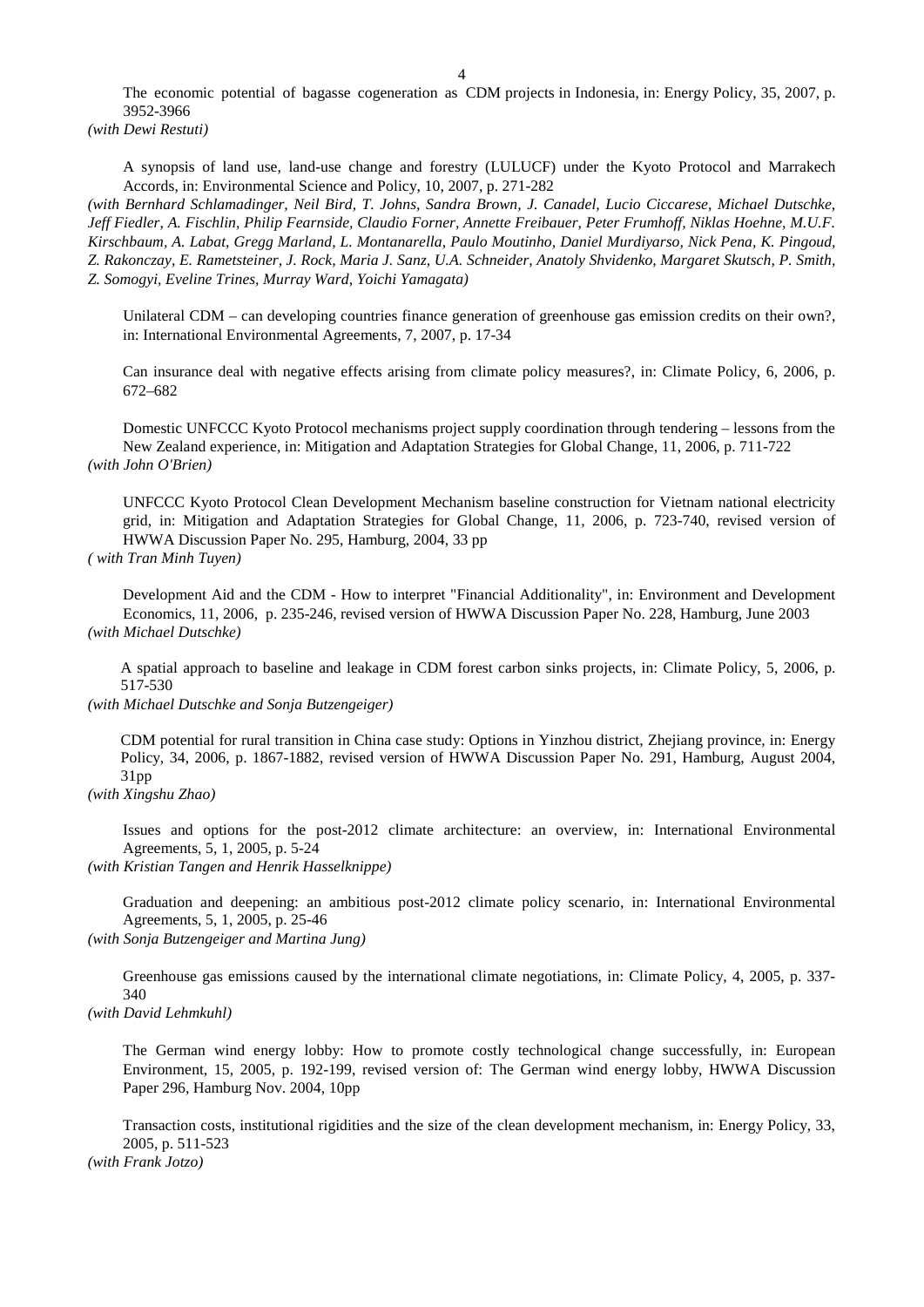Kyoto institutions: baselines and bargaining under joint implementation, in: Environmental Politics, 14, 2005, p. 83-102, revised version of: Baseline determination at government discretion. Multi-project baselines for the First Track of Joint Implementation?, HWWA Discussion Paper No. 229, Hamburg June 2003, 24 pp *(with Simon Schmitz)*

Leaving the Kyoto oasis – the climate caravan moves on, in: Intereconomics, 40, 1, 2005, p. 2-3

Klimapolitische Herausforderungen nach dem Inkrafttreten des Kioto-Protokolls, in: Wirtschaftsdienst, 84, 2004, p. 726-730

Policy integration as a success factor for emissions trading, in: Environmental Management, 33, 2004, p. 765-775

CDM incentives in industrialized countries - the long and winding road, in: International Review for Environmental Strategies, 5, 1, 2004, p. 217-231

The EU emissions trading scheme: issues and challenges, in: Intereconomics, 39, 3, 2004, p. 116-118 *(with Sonja Butzengeiger)*

Großzügige Versorgung der Großemittenten mit CO<sub>2</sub>-Emissionsrechten, in: Wirtschaftsdienst, 84, 2004, p. 325-328

Limiting global cooling after global warming is over – differentiating between short- and long-lived greenhouse gases, in: OPEC Review, 27, 4, 2003, p. 343-351

Joint Implementation and EU accession countries, in: Global Environmental Change, 13, 4, 2003, p. 269-275, revised version of HWWA Discussion Paper 173, Hamburg 2002 *(with Mercedes Fernández Armenteros)* 

CDM host country institution building, in: Mitigation and Adaptation Strategies for Global Change, 8, 2003, p. 201-220

Der Welthandel mit Gebrauchtmaterial – eine Hypothek für die Klimapolitik?, in: Zeitschrift für Umweltpolititk und Umweltrecht, 26, 4, 2003, p. 463-480 *(with Sandra Greiner and Sören Steger)*

Synergy of adaptation and mitigation strategies in the context of sustainable development: the case of Vietnam, in: Climate Policy, 3, Supplement 1, 2003, p. S81-S96 *(with Hanh Dang and Dao Tuan)*

Looking beyond 2012, in: Environmental Finance, 5, 2, 2003, p. X-XI *(with Sonja Butzengeiger)*

Global warming policy. Comment on McKibbin and Wilcoxen, in: Journal of Economic Perspectives, 17, 3, 2003, p. 204-205

Transaction costs of the Kyoto Mechanisms, in: Climate Policy, 3, 3, 2003, p. 261-278, revised version of Michaelowa, Axel; Stronzik, Marcus, HWWA Discussion Paper No. 175, March 2002, 35pp *(with Marcus Stronzik, Frauke Eckermann, and Alistair Hunt)*

Bestimmung von Referenzfall und Zusätzlichkeit bei CDM-Projekten, in: Umweltwirtschaftsforum, 11, 3, 2003, p. 23-27

*(with Sonja Butzengeiger and Sven Bode)*

Emissions trading for efficiency, environmental protection and equity: the cornerstone of EU climate policy, in: CESifo Forum, 34, 1, 2003, p. 33-34

*(with Sonja Butzengeiger)*

Defining Investment Additionality for CDM projects - practical approaches, in: Energy Policy, 31, 2003, p. 1007- 1015, revised version of HWWA Discussion Paper No. 106, Hamburg, November 2000, 25 pp (then with Thomas Langrock and Sandra Greiner)

*(with Sandra Greiner)*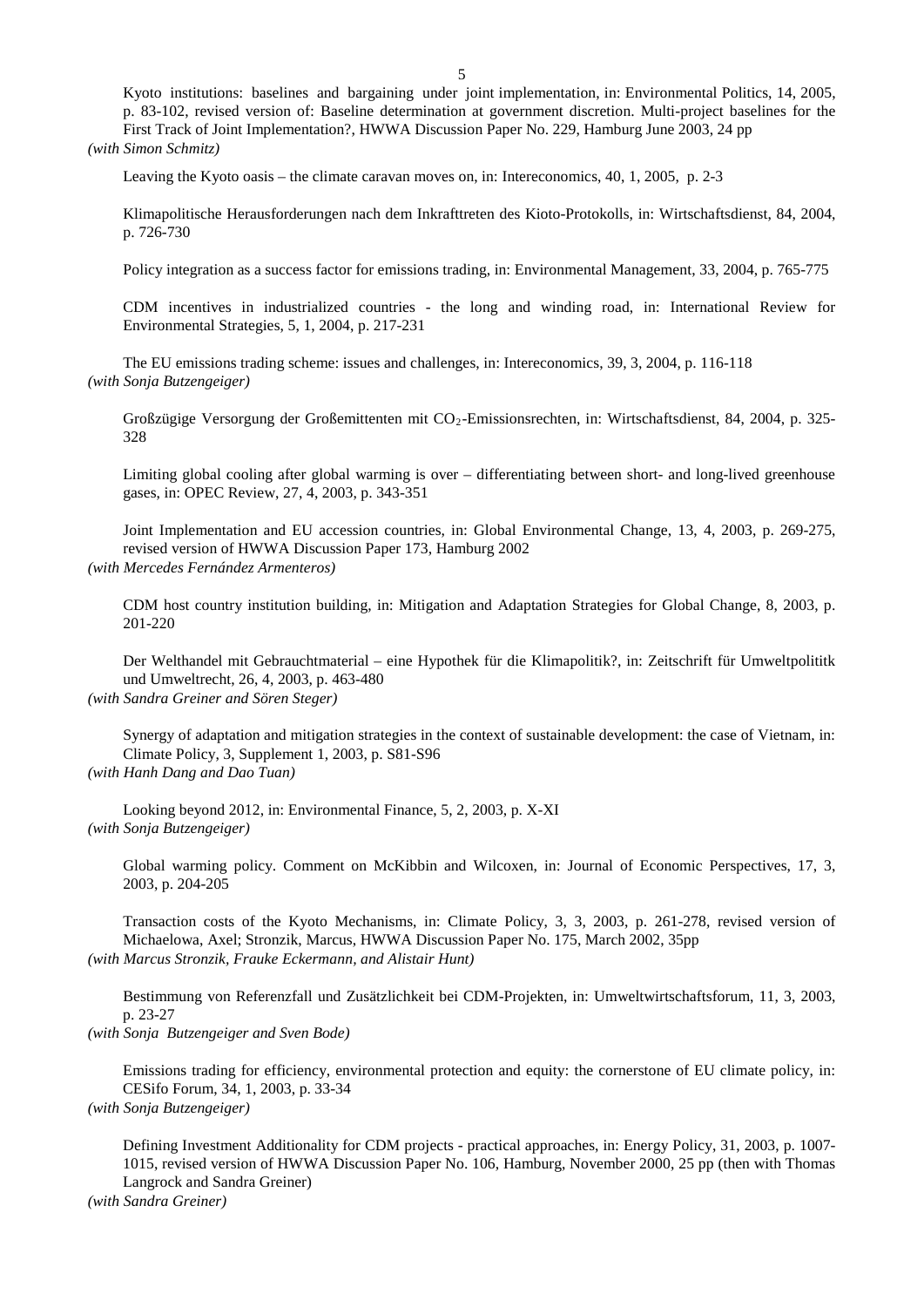Avoiding perverse effects of baseline and investment additionality determination in the case of renewable energy projects, in: Energy Policy, 31, 2003, p. 505-517, revised version of HWWA Discussion Paper No. 148, Hamburg, October 2001, 31pp

## *(with Sven Bode)*

Germany – a pioneer on earthen feet?, in: Climate Policy, 3, 1, 2003, p.31-44

Editorial, in: Climate Policy, 3, 1, 2003, p. 1-2

The AIJ pilot phase as laboratory for CDM and JI, in: International Journal of Global Environmental Issues, 2, 3- 4, 2002, p. 267-280

Outlook for the international climate policy regime – Revolution or reform?, in: International Environmental Agreements, 2, 3, 2002, p. 217-219 *(with Richard Tol)*

Rio+10 – much talk, little action, in: Intereconomics, 37, 2002, p. 270-275 *(with David Lehmkuhl)*

Russland: der passende Schlüssel zum Inkrafttreten des Kioto-Protokolls?, in: Wirtschaftsdienst, 82, 2002, p. 561- 564

*(with Tobias Koch)*

Estimating the CDM market under the Marrakech Accords, in: Climate Policy, 2, 2002, p. 179-196, revised and shortened version of: Estimating the CDM market under the Bonn Agreement, HWWA Discussion Paper No. 145, October 2001, 47pp

## *(with Frank Jotzo)*

Der Beginn einer wunderbaren Freundschaft – Ökosteuer und Emissionshandel sind miteinander vereinbar, in: Politische Ökologie, 77-78, 2002, p. 85-87

Climate policy: analysis of ecological, technical and economic implications for international maritime transport, in: International Journal of Maritime Economics, 4, 2002, p. 164-184 *(with Sven Bode, Jürgen Isensee and Karsten Krause)*

A qualitative method to consider leakage effects from CDM and JI projects, in: Energy Policy, 30, 2002, p.461- 463

*(with Roland Geres)*

Convergence criteria for participation in the Flexible Mechanisms under the Kyoto Protocol, in: International Environmental Agreements, 1, 2001, p. 327-336, revised version of HWWA Discussion Paper No. 82, Hamburg, 1999, 18 pp

*(with Michael Dutschke und Marcus Stronzik )*

An international registration and tracking system for greenhouse gas emissions trading: elements, possibilities, problems and issues for further discussion, in: Journal of Environmental Policy and Planning, 3, 2001, p. 233-244 *(with Tobias Koch)*

Early Action to Reduce Greenhouse Gas Emissions Before the Commitment Period of the Kyoto Protocol: Advantages and Disadvantages, in: Environmental Management, 28,3, 2001, p. 281-292 *(with Chris Rolfe)*

Die Koexistenz von Zertifikatemärkten für grünen Strom und CO<sub>2</sub>-Emissionen – wer gewinnt und wer verliert? (The co-existence of permit market for green power and  $CO<sub>2</sub>$  emissions – who gains, who loses?), in: Zeitschrift für Umweltpolitik und Umweltrecht, 24, 3, 2001, p. 379-392, revised version of HWWA Discussion Paper No. 96, Hamburg, June 2000, 21 pp

*(with Wolfgang Bräuer und Marcus Stronzik)* 

Internationaler Klimaschutz – eine wichtige Hürde ist genommen (International climate protection – an important hurdle has been overcome), in: Wirtschaftsdienst, 81, 8, 2001, p. 422-423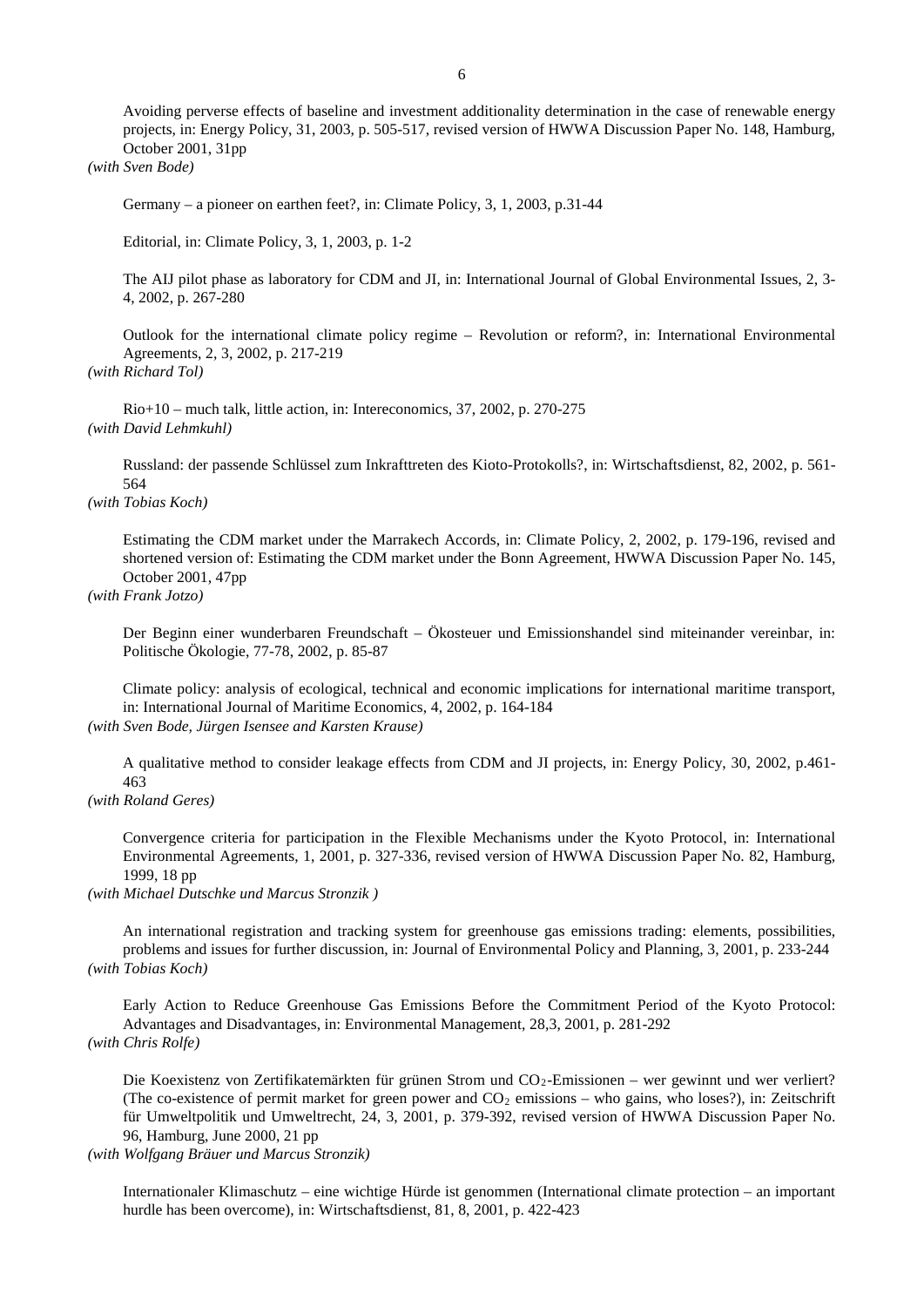Military emissions, armed conflicts, border changes and the Kyoto Protocol, in: Climatic Change, 50, 2001, p. 383-394

*(with Tobias Koch)*

Burden sharing and cohesion countries in European climate policy: the Portuguese example, in: Climate Policy, 1,3, 2001, p. 327-341, earlier version in HWWA Discussion Paper No. 89, Hamburg, May 2000, 28 pp *(with Suraje Dessai)*

Capping the cost of compliance with the Kyoto Protocol and recycling revenues into land-use projects, in: TheScientificWorld, 1, 2001, p. 271–280

*(with Bernhard Schlamadinger, Michael Obersteiner, Michael Grubb, Christian Azar, Yoshiki Yamagata, Donald Goldberg, Peter Read, Miko Kirschbaum, Philip Fearnside, Taishi Sugiyama, Ewald Rametsteiner, Klaus Böswald)*

Why a positive list for CDM project types does not solve the issue of economic additionality, in: Joint Implementation Quarterly, 7, 2, 2001, p. 9

Turmoil in international climate policy – Can Kyoto be saved?**,** in: Intereconomics, 36, 3, 2001, p. 113-114

Bushs Absage an das Kioto-Protokoll – wird die EU Lokomotive der globalen Klimapolitik? (Will the EU become the trailblazer in global climate policy after Bush´s opposition to the Kyoto Protocol?), in: Wirtschaftsdienst, 81, 4, 2001, p. 236-239

# *(with Sandra Greiner)*

Reconciling the design of CDM with inborn paradox of additionality concept, in: Climate Policy, 1, 1, 2001, p. 75-84, earlier version in CRIEPI Working Paper No. Y00905, 2000, Tokyo, 15 pp *(with Taishi Sugiyama)*

Implications of EU enlargement on the EU greenhouse gas "bubble" and internal burden sharing, in: International Environmental Agreements: Politics, Law and Economics, 2, 1, 2001, p. 267-279, earlier version in HWWA Discussion Paper No. 92, Hamburg, May 2000, 23 pp

*(with Regina Betz)*

The Seattle Syndrome hits international climate policy, in: Intereconomics, 35, 6, 2000, p. 257-258

Klimapolitik in Großbritannien: Zufall oder gezieltes Handeln? (Climate policy in the UK – chance or targetted action?), in: Zeitschrift für Umweltpolitik und Umweltrecht, 23, 3, 2000, p. 441-460, updated version of HWWA Discussion Paper No. 72, Hamburg, December 1998, 45 pp

The relative strength of economic interests in shaping EU climate policy: a hypothesis, in: Energy & Environment, 11, 3, 2000, p. 277-292

What must and can COP 6 decide? Extended flexibility backed by transparency and responsibility, in: Energy Policy, 28, 2000, p. 571-574, earlier version in CRIEPI Working Paper No. Y99911, Tokyo, 2000, 12 pp *(with Taishi Sugiyama)*

International maritime transport and climate policy, in: Intereconomics, 35, 3, 2000, p. 127-136 *(with Karsten Krause)*

Should non-annex I countries accept voluntary targets?, in: Joint Implementation Quarterly, 6, 1, 2000, p. 6 *(with Liliya Zavyalova)*

Climate Cooperation as Development Policy – The Case of Costa Rica, in: International Journal of Sustainable Development, 3, 1, 2000, p. 63-94 *(with Michael Dutschke)*

International climate negotiations gather new momentum, in: Intereconomics, 34, 6, 1999, p. 265-266

Options for baselines of the Clean Development Mechanism, in: Mitigation and Adaptation Strategies for Global Change, 4, 2,1999, p. 167-185

*(with Emmanuel Fages)*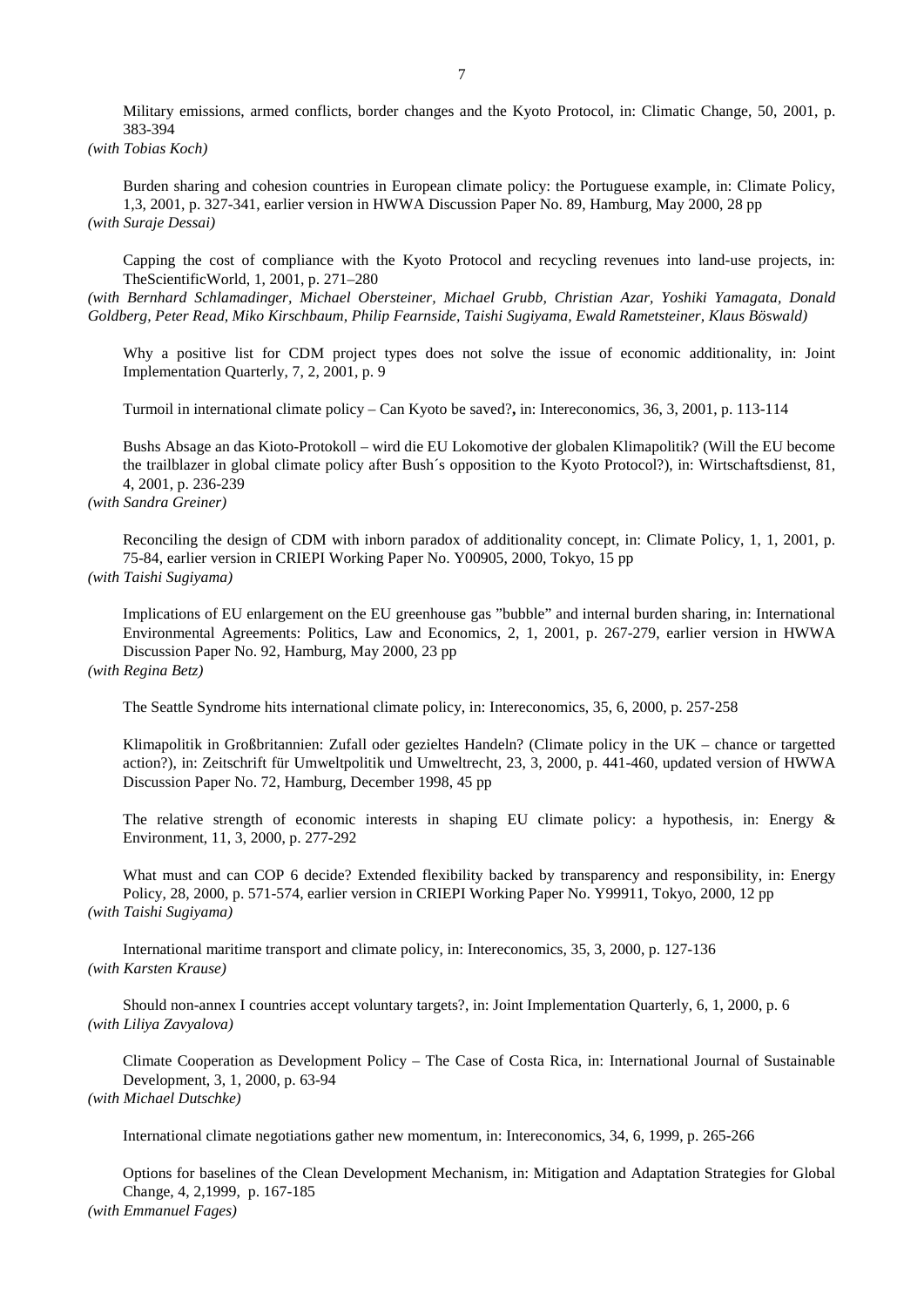"Hot air" reduction through non-quantifiable measures and early JI, in: Joint Implementation Quarterly, 5, 2, 1999, p. 9-10

*(with Tobias Koch)*

Joint Implementation and trade policy, in: Aussenwirtschaft, 53, 4, 1998, p. 573-589 *(with Katharina Michaelowa and Scott Vaughan)*

Übertragung des Demokratiemodells der Neuen Politischen Ökonomie auf die Klimapolitik (Public choice and climate policy), in: Zeitschrift für Umweltpolitik und Umweltrecht, 21, 4, 1998, p. 463-491, earlier version in HWWA Discussion Paper No. 53, Hamburg, 1998, 47 pp

Climate policy and interest groups – a public choice analysis, in: Intereconomics, 33, 6, 1998, p. 251-259

Interest groups and efficient design of the Clean Development Mechanism under the Kyoto Protocol, in: International Journal for Sustainable Development, 1, 1, 1998, p. 24-42 *(with Michael Dutschke)*

Billigerer Klimaschutz durch Auslandsinvestitionen (Cheaper climate protection through foreign investment), in Umweltwirtschaftsforum, 6, 4, 1998, p. 4-8

Impact of interest groups on EU climate policy, in: European Environment, 8, 5, 1998, p. 152-160

Joint Implementation - the baseline issue, in: Global Environmental Change, 8, 1, 1998, p. 81-92

A dynamic crediting regime for Joint Implementation to foster innovation in the long term, in: Mitigation and Adaptation Strategies for Global Change, 2, 1,1997, p. 45-56 *(with Holger Schmidt)* 

Klimapolitik fünf Jahre nach Rio (Climate policy five years after Rio), in: Nord-Süd aktuell, 11, 1997, p. 249-260

Die skandinavische JI-Politik im Ostseeraum (Scandinavian JI policy in the Baltic), in: Energiewirtschaftliche Tagesfragen, 47, 4, 1997, p. 516-521

# *(with Karsten Krause)*

Public choice aspects of Joint Implementation, in: World Resources Review, 8, 2, 1996, p. 231-252 *(with Sandra Greiner)* 

Klimaschutz-Kooperation auf kommunaler Ebene - das Kompensationskonzept (Climate protection on a local level through offsets), in: Zeitschrift für Umweltpolitik und Umweltrecht, 19, 4, 1996, p. 541-550

Incentive aspects of Joint Implementation of greenhouse gas reduction, in: Mitigation and Adaptation Strategies for Global Change, 1, 1, 1996, p. 95-108

Joint Implementation: a promising instrument for climate protection, in: Intereconomics, 30, 4, 1995, p. 163-171

Internationale Kompensation: eine Chance für den Klimaschutz (German version of preceding article), in: Wirtschaftsdienst, 72, 5, 1995, p. 259-266

### **Books, reports and studies**

Lessons learned from the first round of applications by carbon-offsetting programs for eligibility under CORSIA, Oeko Institut, Berlin, 2019

*(with Lambert Schneider, Derik Broekhoff, Aglaja Espelage and Anne Siemons)*

Evaluation of the activities of the foundation "Future of the Carbon Market", Perspectives, Freiburg, 2019 *(with Gunnar Geyer, Sonja Butzengeiger and Matthias Krey)*

Breakthrough of hydrogen technologies until 2030: Chances and risks for Gulf countries, international policy implications, EDA Insight, Emirates Diplomatic Academy, Abu Dhabi, 2019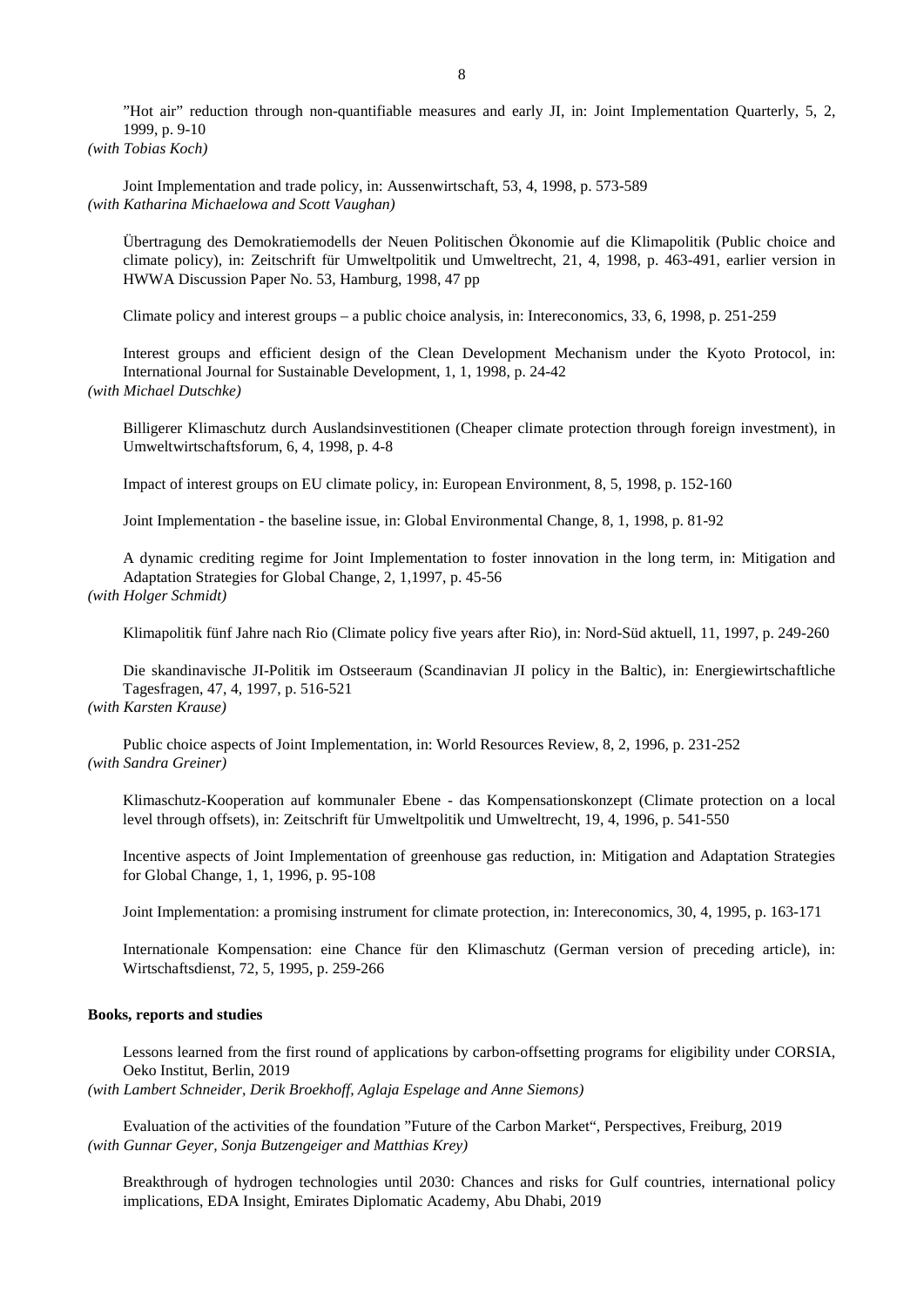Ensuring additionality of mitigation outcomes transferred through Article 6 of the Paris Agreement, Perspectives, Freiburg, 2019

*(with Aglaja Espelage and Kaja Weldner)*

Tipping the balance. Lessons on building support for carbon pricing, adelphi/Climate Focus/Perspectives Climate Group, Berlin/Amsterdam/Freiburg, 2019

*(with Darragh Conway, Johannes Ackva, Barbara Hermann, Constanze Haug, Aglaja Espelage, Dennis Tänzler and Stephan Hoch)*

Opportunities for mobilizing private climate finance through Article 6, Perspectives Climate Group, Frankfurt School and Climate Focus, Freiburg, 2019

*(with Ulf Moslener, Szymon Mikolajczyk, Stephan Hoch, Pieter Pauw, Matthias Krey, Karol Kempa, Aglaja Espelage, Kaja Weldner and Carsten Jung)*

Transition pathways for the Clean Development Mechanism under Article 6 of the Paris Agreement, Perspectives, Freiburg, 2019

*(with Dario Brescia, Marc André Marr, Aglaja Espelage and Ruth Kassaye)*

Operationalizing the share of proceeds under Article 6, Climate Focus and Perspectives, 2019 *(with Sandra Greiner, Aglaja Espelage, Stephan Hoch and Nicole Krämer)*

How can existing national climate policy instruments contribute to ETS development?, Climate Change 11/19, Federal Environmental Office, Dessau, 2019

*(with Nicolas Kreibich, Sonja Butzengeiger-Geyer, Wolfgang Obergassel, Dian Phylipsen, Stephan Hoch, Valentin Friedmann, Björn Dransfeld and Hanna Wang-Helmreich)*

Overview and comparison of existing carbon crediting schemes, NEFCO, Helsinki, 2019 *(with Igor Shishlov, Stephan Hoch, Patricio Bofill and Aglaja Espelage)*

Moving towards next generation carbon markets. Observations from Article 6 pilots, Climate Focus and Perspectives, 2019

*(with Sandra Greiner, Thiago Chagas, Nicole Krämer, Dario Brescia and Stephan Hoch)*

Interaction between Art.6 of the Paris Agreement and the Montreal Protocol/Kigali Amendment, GIZ and Perspectives, Freiburg, 2019

*(with Aglaja Espelage, Stephan Hoch and Mariana Acosta)*

COP24 : key outcomes, ECBI, Oxford, 2019 *(with Anju Sharma, Christoph Schwarte, Pascale Bird and Benito Müller)*

Etude d'opportunité sur la mise en place d'un instrument de tarification carbone au Sénégal, Perspectives and AEE, Freiburg, 2019

*(with El Hadji Mbaye Diagne, Igor Shishlov, Marjorie Menard, Thierno Thioune, Mamadou Diobé Gueye and Aglaja Espelage)*

Africa is getting ready for Article 6, Perspectives, Climate Focus and AERA, Freiburg, 2018 *(with Nicole Krämer, Stephan Hoch, Ousmane Fall Sarr, Thiago Chagas, Tobias Hunzai and Sandra Greiner)*

The political economy of achieving 1.5°C, Perspectives Climate Research and University of Freiburg, Freiburg, 2018

*(with Sabine Reinecke, Stephan Hoch, Angela Geck, Matthias Honegger and Cathrin Arenz)*

Twenty-fourth Conference of the Parties to the United Nations Framework Convention on Climate Change (COP24). Guide to the negotiations, Institut de la Francophonie pour le Développement Durable, Québec, 2018 (also published in French as «24e session de la Conférence des Parties»)

*(with Stéphane Pouffary, Antoine Antonini, Kamel Djemouai, Marjorie Menard and Aglaja Espelage)*

Opportunities for carbon pricing in Vietnam, USAID, Ministry of Planning and Investment, Ministry of Finance, UNDP, Hanoi, 2018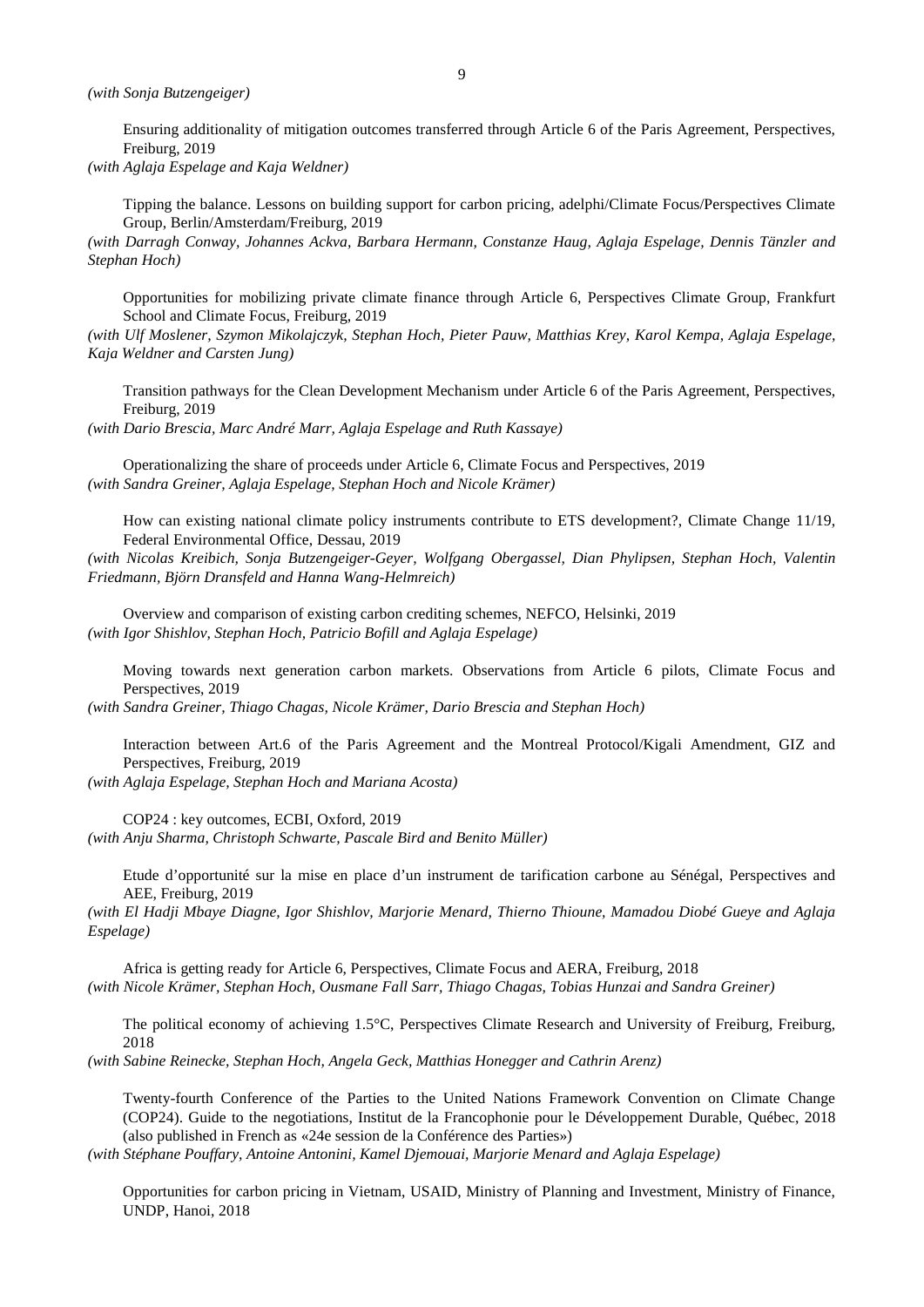*(with Dario Brescia, Dang Hong Hanh and Nguyen Hong Loan)*

Equity and development: Developing countries in the international climate negotiations, in: Luterbacher, Urs; Sprinz, Detlef (eds.): Global climate policy: Actors, concepts and enduring challenges, MIT Press, Cambridge, 2018, p. 263-296

*(with Katharina Michaelowa)*

Carbon Removal and Solar Geoengineering: Potential implications for delivery of the Sustainable Development Goals, Carnegie Climate Geoengineering Governance Initiative, New York, 2018 *(with Matthias Honegger, Henry Derwent, Nicholas Harrison and Stefan Schäfer)*

Development of universal metrics for adaptation effectiveness, in: Christiansen, Lars; Martinez, Gerardo; Naswa, Prakriti (eds.): Adaptation metrics: perspectives on measuring, aggregating and comparing adaptation results, UNEP DTU Partnership, Copenhagen, 2018, p. 63-72

*(with Martin Stadelmann)*

Ensuring additionality under Art. 6 of the Paris Agreement, Perspectives, Freiburg, 2017 *(with Sonja Butzengeiger)*

Features and Implications of NDCs for Carbon Markets, Climate Focus, Amsterdam, 2017 *(with Andrew Howard, Thiago Chagas, Jelmer Hoogzaad, Stephan Hoch and Sandra Greiner)*

The Paris Market Mechanisms' Contribution to Global Greenhouse Gas Mitigation: Complementarities and Tensions between Article 6.2 and Article 6.4, in: Stavins, Robert; Stowe, Robert (eds): Market Mechanisms and the Paris Agreement, Harvard Project on Climate Agreements, Cambridge, 2017, p. 63-66

Twenty-third Conference of the Parties to the United Nations Framework Convention on Climate Change (COP23). Guide to the negotiations, Institut de la Francophonie pour le Développement Durable, Québec, 2017 (also published in French as «Vingt-troisième session de la Conférence des Parties (CdP23)»)

*(with Stéphane Pouffary, Antoine Antonini, Fréderic Gagnon-Lebrun, Yanick Touchette, Alice Bisiaux and Kamel Djemouai)*

Nuclear power and market mechanisms under the Paris Agreement, IAEA, Vienna, 2017

Sectoral implementation of nationally determined contributions (NDCs) - Circular economy and solid waste management, GIZ, Eschborn, 2017

*(with Sven Feige, Jan Janssen, Johannes Paul; Pascal Renaud and Thomas Berlinghoff)*

Informal governance of international climate policy, CIS Working Paper No. 96, Zurich, 2017 *(with Katharina Michaelowa and Chandreyee Bagchi)*

Documentation of IFAT 2016 Side Event Climate-friendly Waste Management through NAMAs in Emerging Economies and Developing Countries, Dokumentationen 02/2017, Federal Environmental Office, Dessau, 2017 *(with Valentin Friedmann)*

SD-Benefits in Future Market Mechanisms under the UNFCCC, Climate Change 04/2017, Federal Environmental Office, Dessau, 2017

*(with Björn Dransfeld, Stefan Wehner, Tanushree Bagh, Patrick Bürgi, Ingo Puhl, Madlaina Zegg, Valentin Friedmann, Stephan Hoch, Matthias Honegger and Linde Warland)*

Economic instruments, in: Aerts, Jeroen; Mysiak Jaroslav (eds.): Novel Multi-Sector Partnerships in Disaster Risk Management, Brussels, 2016, p. 70-97

*(with Reinhard Mechler, Manuel Pulido-Velazquez, Michel Koehler, Katie Jenkins, Swenja Surminski, Keith Williges, Wouter Botzen, Roger Cremades, Bjoern Dransfeld, Paul Hudson, Antonio Lopez-Nicolas, Anna Lorant and Maria Manez)*

Transitioning from INDCs to NDCs in Africa, AfDB Knowledge Series, African Development Bank, Abidjan, 2016

*(with Stephan Hoch, Matthias Honegger and Valentin Friedmann)*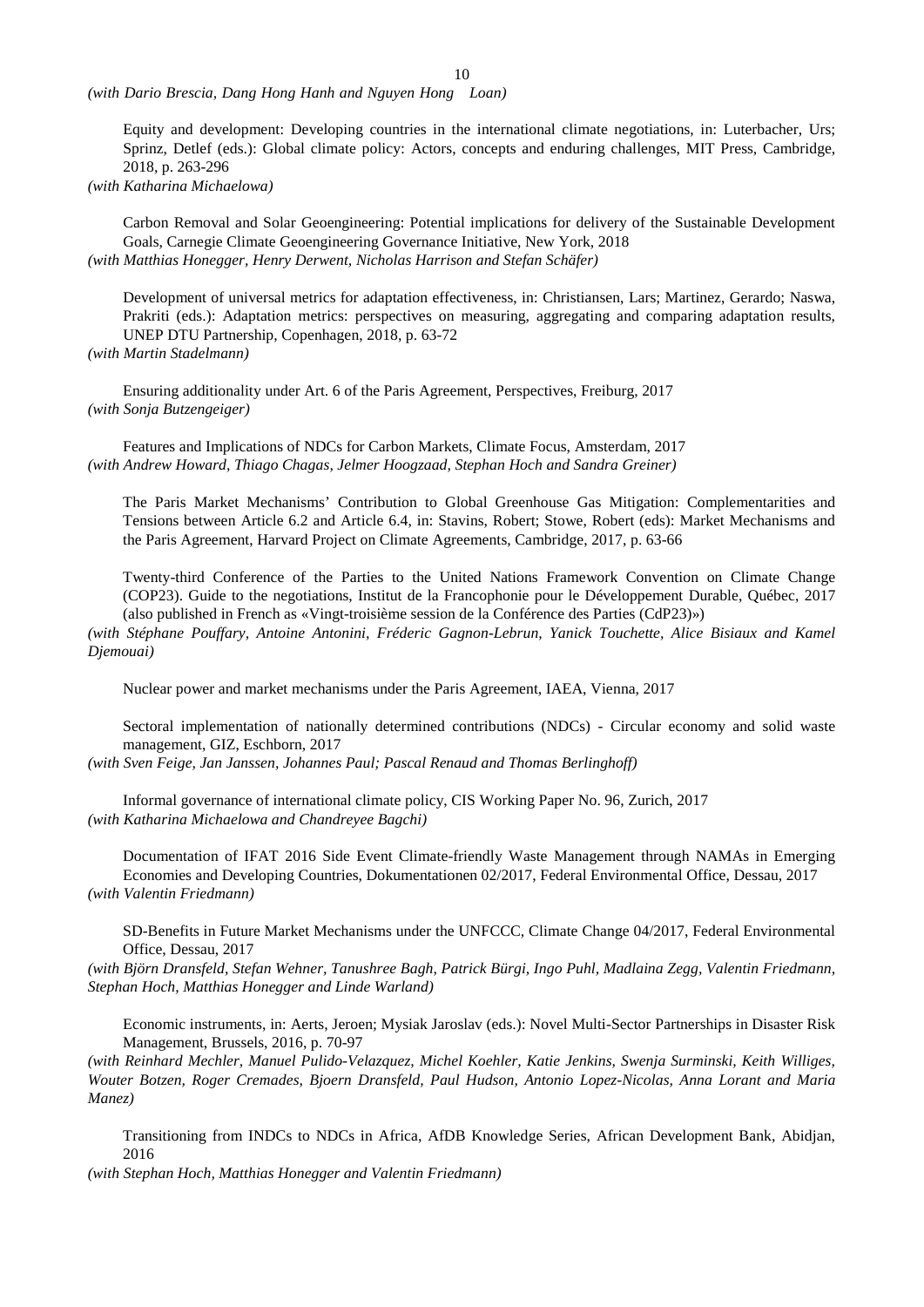Tackling CO<sub>2</sub> Emissions from International Aviation: Challenges and Opportunities Generated by the Market Mechanism 'CORSIA', EDA Insight, Emirates Diplomatic Academy, Abu Dhabi, 2016

IMPAQT case study, REEEP, Vienna, 2016 *(with Michel Köhler, Valentin Friedmann, Björn Dransfeld and John Tkacik)*

The impact of INDCs, NAMAs and LEDS on Ci-Dev operations and programs, World Bank, Washington, 2016 *(with Valentin Friedmann, Stephan Hoch, Matthias Honegger and Frederic Hans)*

From Paris to Marrakesh or the challenge of implementation. Twenty-second Conference of the Parties to the United Nations Framework Convention on Climate Change (COP22, CMP12, CMA1). Guide to the negotiations, Institut de la Francophonie pour le Développement Durable, Québec, 2016 (also published in French as « De Paris à Marrakech ou le défi de la mise en œuvre »)

*(with Stéphane Pouffary, Sandra Freitas, Tosi Mpanu-Mpanu, Seyne Nafo, Antoine Antonini, Fréderic Gagnon-Lebrun, Yanick Touchette, Kamal Djemouai, El Hadj Mbaye Diagne, Guillaume De Laboulaye, Stéphane Quefelec and Laurent Dittrick)*

Klimapolitik weltweit: Erfahrungen mit klimapolitischen Massnahmen, in: Akademien der Wissenschaften Schweiz (Hrsg.): Brennpunkt Klima Schweiz. Grundlagen, Folgen und Perspektiven, Swiss Academies Reports, 11, 5, 2016, p. 202-204

The Paris Agreement: The future relevance of UNFCCC-backed carbon markets for Africa, ACPC Policy Brief 15, Addis Ababa, 2016

*(with Sandra Greiner, Stephan Hoch, Fabrice Le Saché, Dario Brescia, Hilda Galt, Sebastian Mayr and El-Hadj Mbaye Diagne)*

Investing in ambition. Analysis of the financial aspects in (Intended) Nationally Determined Contributions, Germanwatch and Perspectives, Bonn, 2016

*(with Lutz Weischer, Linde Warland, David Eckstein, Stephan Hoch, Michel Koehler and Stefan Wehner)*

Supporting Energy Pricing Reform and Carbon Pricing Policies Through Crediting, IISD, Geneva, 2016 *(with Peter Wooders, Philip Gass, Richard Bridle, Christopher Beaton, Frédéric Gagnon-Lebrun, Stephan Hoch, Matthias Honegger, Tyeler Matsuo, Vanessa Villa, Mark Johnson and James Harries)*

Feasibility Study for a Waste NAMA in India, Adelphi, Berlin, 2015 *(with Sven Feige, Matthias Honegger; Mikael Henzler; Jan Janssen, Sibylle Kabisch; Atul Sanghal, Sunil Sharma; Pravinjith KP, Anita Kumari)*

Market Mechanisms: Incentives and Integration in the Post-2020 World, Zurich, 2015 *(with Juerg Fuessler, Martin Herren, Alexander Wunderlich, Tyeler Matsuo, Matthias Honegger and Stephan Hoch)*

Can debt for climate swaps be a promising climate finance instrument?, Perspectives, Zurich, 2015 *(with Linde Warland)*

Linking CDM PoAs and NAMAs. Legal and technical challenges and proposed design options, UNEP, Paris, 2015

*(with Matthieu Wemaere, Matthias Honegger, Stephan Hoch and Tyeler Matsuo)*

Transferring a technology incubator to address climate change – lessons from Taiwan for Vietnam, International Climate Dialogue Policy Paper 1, Hamburg, 2015

*(with Linde Griesshaber)*

Methodology for CDM eligibility criteria definition, Perspectives, Zurich, 2015 *(with Stephan Hoch, Björn Dransfeld, Matthias Honegger, Dominik Englert, Luzia Bieri, Urs Brodmann and Ricarda Alt)*

Practicability of transitioning from CDM to future climate policy instruments, Perspectives, Zurich, 2015 *(with Björn Dransfeld, Aki Kachi, Dennis Tänzler, Stephan Hoch and Lena Ruthner)l*

Analysis of Possible New Market Mechanisms Pilot Activities beyond the PMR, Perspectives, Zurich *(with Björn Dransfeld and Stephan Hoch)*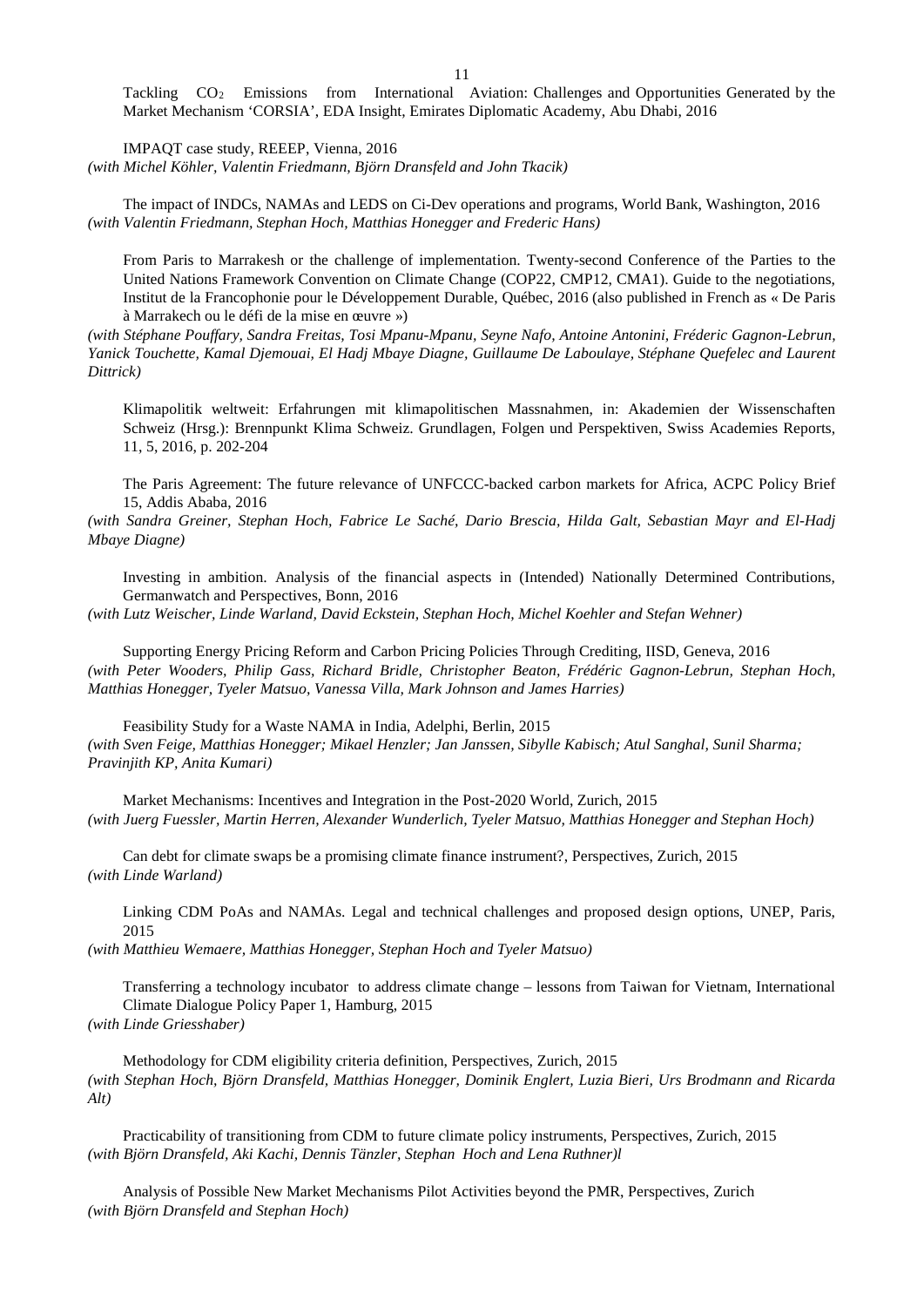Developing Sectoral Mechanisms in the Transition Period towards a New Climate Treaty, Climate Change 01/2015, Federal Office for the Environment, Berlin, 2015

*(with Björn Dransfeld, Stephan Hoch and Matthias Honegger)*

International Cooperation: Agreements and Instruments, in: Edenhofer, Ottmar; Pichs-Madruga, Ramon; Sokona, Youba; Farahani, Ellie; Kadner, Susanne; Seyboth, Kristin; Adler, Anna; Baum, Ina; Brunner, Steffen; Eickemeier, Patrick; Kriemann, Benjamin; Savolainen, Jussi; Schlömer, Steffen; von Stechow, Christoph; Zwickel, Tim; Minx, Jan (eds.): Climate Change 2014: Mitigation of Climate Change. Contribution of Working Group III to the Fifth Assessment Report of the Intergovernmental Panel on Climate Change, Cambridge University Press, Cambridge, 2014, p. 1001-1082

*(with Robert Stavins, Zou Ji, Thomas Brewer, Mariana Conte Grand, Michel den Elzen, Michael Finus, Joyeeta Gupta, Niklas Höhne, Myung-Kun Lee, Matthew Paterson, Krishnan Ramakrishna,; Wen Gang, Jonathan Wiener, Harald Winkler, Daniel Bodansky, Gabriel Chan, Anita Engels, Adam Jaffe, Michael Jakob, T. Jayaraman, Jorge Leiva, Kai Lessmann, Richard Newell, Sheila Olmstead, William Pizer, Robert Stowe, Marlene Vinluan)*

Regional Development and Cooperation, in: Edenhofer, Ottmar; Pichs-Madruga, Ramon; Sokona, Youba; Farahani, Ellie; Kadner, Susanne; Seyboth, Kristin; Adler, Anna; Baum, Ina; Brunner, Steffen; Eickemeier, Patrick; Kriemann, Benjamin; Savolainen, Jussi; Schlömer, Steffen; von Stechow, Christoph; Zwickel, Tim; Minx, Jan (eds.): Climate Change 2014: Mitigation of Climate Change. Contribution of Working Group III to the Fifth Assessment Report of the Intergovernmental Panel on Climate Change, Cambridge University Press, Cambridge, 2014, p. 1083-1140

*(with Agrawala, Shardul; Klasen, Stephan; Acosta Moreno, Roberto; Barreto, Leonardo; Cottier, Thomas; Guan Dabo; Gutierrez-Espeleta, Edgar; Gámez Vázquez, Alba; Jiang Leiwen; Kim, Yong-Gun; Lewis, Joanna; Messouli, Mohammed; Rauscher, Michael; Uddin, Noim; Venables, Anthony; Flachsland, Christian; Holzer, Kateryna, House, Joanna; Jewell, Jessica; Knopf, Brigitte; Lawrence, Peter; Michaelowa, Axel; Schreitter, Victoria)*

Energy Systems, in: Edenhofer, Ottmar; Pichs-Madruga, Ramon; Sokona, Youba; Farahani, Ellie; Kadner, Susanne; Seyboth, Kristin; Adler, Anna; Baum, Ina; Brunner, Steffen; Eickemeier, Patrick; Kriemann, Benjamin; Savolainen, Jussi; Schlömer, Steffen; von Stechow, Christoph; Zwickel, Tim; Minx, Jan (eds.): Climate Change 2014: Mitigation of Climate Change. Contribution of Working Group III to the Fifth Assessment Report of the Intergovernmental Panel on Climate Change, Cambridge University Press, Cambridge, 2014, p. 511-597

*(with Bruckner, Thomas; Bashmakov, Igor; Mulugetta, Yacob; Chum, Helena; de la Vega Navarro, Angel; Edmonds, James; Faaij, André; Fungtammasan, Bundit; Garg, Amit; Hertwich, Edgar; Honnery, Darnon; Infield, David; Kainuma, Mikiko; Khennas, Smail; Kim, Suduk; Nimir, Hassan; Riahi, Keywan; Strachan, Neil; Wiser, Ryan, Zhang, Xiliang; Asayama, Yumiko; Baiocchi, Giovanni; Cherubini, Francesco; Czajkowska, Anna; Darghouth, Naim; Dooley, James; Gibon, Thomas; Gujba, Haruna; Hoen, Ben; de Jager, David; Jewell, Jessica; Kadner, Susanne; Kim, Son; Larsen, Peter;Mills, Andrew; Morita, Kanako; Neuhoff, Karsten; Macaspac Hernandez, Ariel; Rogner, H-Holger; Salvatore, Joseph; Schlömer, Steffen; Seyboth, Kristin; von Stechow, Christoph; Upadhyay, Jigeesha)*

Universal Metrics to Compare the Effectiveness of Climate Change Adaptation Projects, in: Leal Filho, Walter (ed.): Handbook of climate change adaptation, Springer, Berlin, 2014, doi: 10.1007/978-3-642-40455-9\_128-1 *(with Martin Stadelmann, Sonja Butzengeiger-Geyer and Michel Köhler)*

The role of CDM and NAMAs to promote greenhouse gas reductions in the GCC, in: Ferroukhi, Rabia; Giacomo Luciani (eds.): Political Economy of Energy Reform: the Clean Energy-Fossil Fuel Balance in the Gulf States, Gerlach Press, 2014, Berlin & London, p. 143-182

*(with Matthias Honegger, Michael Eschmann, Björn Dransfeld and Matthias Krey)*

A typology of policy instruments and their appropriateness for NAMA crediting, in: Korea Energy Management Corporation (ed.): NAMA Crediting: From its concept to MRV options, 2013, Gyeonggi-do, p. 6-19

FIT for renewables: Design options for the Green Climate Fund to support renewable energy feed-in tariffs in developing countries, World Future Council, 2013, Hamburg, http://www.worldfuturecouncil.org/fileadmin/user\_upload/PDF/PolicyPaper\_GCF\_A4\_H.pdf *(with Stephan Hoch)*

Lessons from the CDM, Background paper for the LDC Group, CDKN and ECBI *(with Gebru Jember and El Hadji Mbaye Diagne)*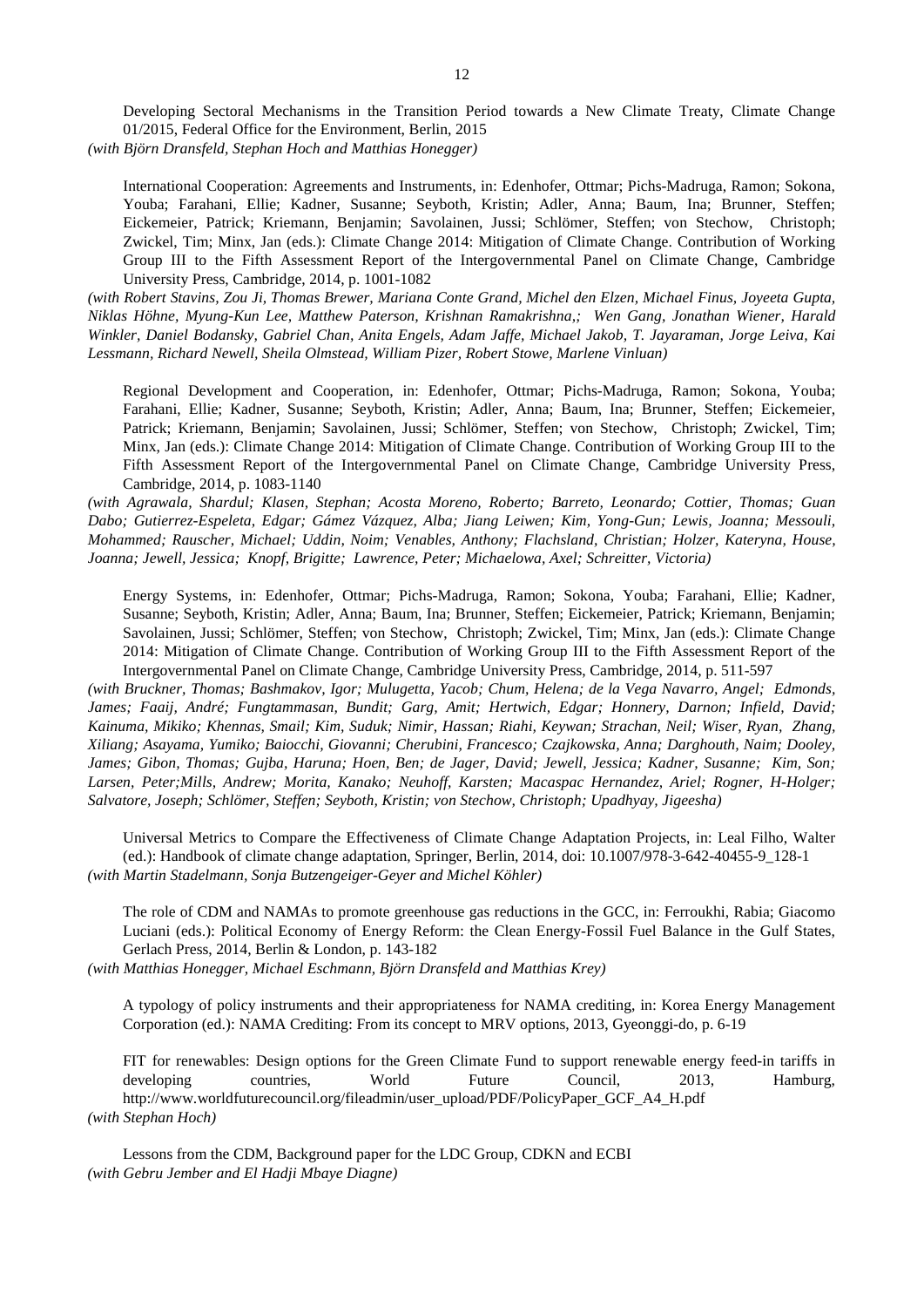Financing a Green Urban Economy: The Potential of the Clean Development Mechanism (CDM), in: Simpson, Richard; Zimmermann, Monika (eds.): The Economy of Green Cities. A World compendium on the Green Urban Economy, Springer, 2013, Dordrecht, p. 363-368

*(with Maike Sippel)*

Saved health, saved wealth: an approach to quantifying the benefits of climate change adaptation, GIZ, 2013, Eschborn

*(with Michel Köhler)*

Contribution of the private sector to Climate Change Long-Term-Finance: An assessment of private climate mobilized by Switzerland, BAFU, 2013, Berne, finance mobilized by Switzerland, BAFU, 2013, Berne, http://www.bafu.admin.ch/international/04692/04694/index.html?lang=de&download=NHzLpZeg7t,lnp6I0NTU0 42l2Z6ln1acy4Zn4Z2qZpnO2Yuq2Z6gpJCHdIN8g2ym162epYbg2c\_JjKbNoKSn6A--. *(with Martin Stadelmann)*

Increasing Demand and Reducing Supply – A Rescue for the CDM?, FNI Climate Policy Perspectives 11, 2013, Oslo

*(with Martin Stadelmann and Ken Newcombe)*

Can New Market Mechanisms Mobilize Emissions Reductions from the Private Sector?, Discussion Paper ES 12- 1, Harvard Project on Climate Agreements, 2012, Cambridge, MA

Standardized Baselines for the CDM – Are We on the Right Track?, Policy Paper, 2012, Stockholm *(with Lambert Schneider, Derik Broekhoff, Juerg Fuessler, Michael Lazarus and Randall Spalding-Fecher)*

Setting baselines for the new market mechanism: Examples from the power, cement and buildings sectors, Discussion Paper, 2012, Berlin

*(with Paula Castro, Daisuke Hayashi, Ralph Harthan and Martin Cames)*

Linking the CDM with new and emerging carbon markets, Paper No. 3 for the CDM Policy Dialogue, 2012

Strengths and weaknesses of the CDM in comparison with new and emerging market mechanisms, Paper No. 2 for the CDM Policy Dialogue, 2012

Scenarios for the global carbon markets, Paper No. 1 for the CDM Policy Dialogue, 2012

Chancen und Barrieren für Technikanbieter bei CDM und JI, Umweltbundesamt, 2012, Dessau-Rosslau *(with Sonja Butzengeiger, Björn Dransfeld, Michel Köhler, Camilla Bausch, Eike Dreblow and Jenny Tröltzsch)*

From Climate Antagonists to Low-Carbon Protagonists? The Changing Role of the Gulf OPEC States in the UNFCCC, FNI Climate Policy Perspectives 6, 2012, Oslo *(with Mari Luomi)*

Climate Engineering. Avoiding Pandora's Box through Research and Governance, FNI Climate Policy Perspectives 5, 2012, Oslo

*(with Matthias Honegger and Sonja Butzengeiger-Geyer)*

Carbon markets or climate finance?, Routledge, 2012, Abingdon.

Manoeuvring climate finance around the pitfalls - Finding the right policy mix, in: Michaelowa, A. (ed.): Carbon markets or climate finance?, Routledge, 2012, Abingdon, p. 255-265

Market mechanisms for adaptation - an aberration or a key source of finance?, in: Michaelowa, A. (ed.): Carbon markets or climate finance?, Routledge, 2012, Abingdon, p. 188-208 *(with Sonja Butzengeiger and Michel Köhler)*

The CDM gold rush, in: Michaelowa, A. (ed.): Carbon markets or climate finance?, Routledge, 2012, Abingdon, p. 1-38 *(with Jorund Buen)*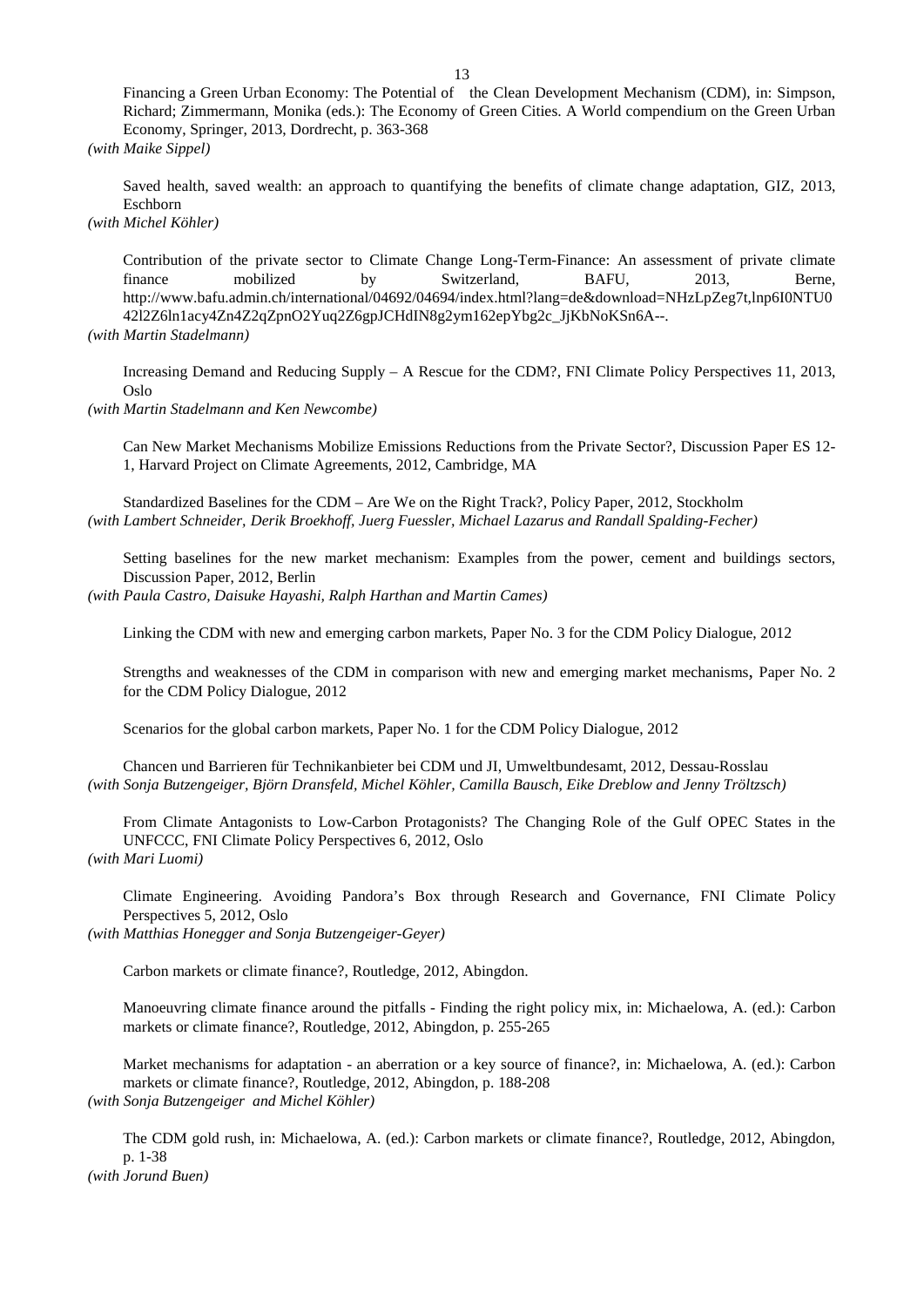Climate finance and backstop technologies, in: Michaelowa, A. (ed.): Carbon markets or climate finance?, Routledge, 2012, Abingdon, p. 222-254 *(with Sonja Butzengeiger)*

Development co-operation and climate change: Political-economic determinants of adaptation aid, in: Michaelowa, A. (ed.): Carbon markets or climate finance?, Routledge, 2012, Abingdon, p. 39-52 *(with Katharina Michaelowa)*

New market mechanisms for mitigation - Getting the incentives right, in: Michaelowa, A. (ed.): Carbon markets or climate finance?, Routledge, 2012, Abingdon, p. 146-167 *(with Sonja Butzengeiger, Björn Dransfeld, Martin Cames and Sean Healy)*

Design of the post-2012 climate regime: Sectoral approaches for greenhouse gas mitigation. Incentives for mitigation investments, Climate Change 14/11, German Federal Environment Agency, 2011, Dessau *(with Björn Dransfeld, Martin Cames and Sean Healy)*

Market mechanisms for adaptation to climate change - lessons from mitigation and a pathway to implementation, CIS Working Paper 71/2011, 2011, Zurich

*(with Sonja Butzengeiger-Geyer, Michel Köhler and Martin Stadelmann)*

Application of economic instruments for adaptation to climate change, CLIMA.C.3./ETU/2010/0011, 2011, Hamburg, http://ec.europa.eu/clima/policies/adaptation/what/docs/economic\_instruments\_en.pdf *(with Michael Bräuninger, Sonja Butzengeiger-Geyer, Andrew Dlugolecki, Stefan Hochrainer, Michel Köhler, Joanne Linnerooth-Bayer, Reinhard Mechler, and Sven Schulze*

Fragmentation of international climate policy – doom or boon for carbon markets? in: UNEP Riso Centre (ed.): Progressing towards post-2012 carbon markets, 2011, Roskilde, p. 13-24

India in the international climate negotiations: from traditional nay-sayer to dynamic broker, CIS Working Paper 70/2011, 2011, Zurich

## *(with Katharina Michaelowa)*

Development cooperation and climate change: Political-economic determinants of adaptation aid, CIS Working Paper 69/2011, 2011, Zurich

# *(with Katharina Michaelowa)*

Uncertainty in climate policy – impacts on market mechanisms, in: Gramelsberger, Gabriele; Feichter, Johann (eds): Climate change and policy, Springer, Heidelberg, 2011, p. 127-144 *(with Alex Vasa)*

Old Wine in New Bottles? The Shift of Development Aid towards Renewable Energy and Energy Efficiency, in : Carbonier, Gilles (ed.): International Development Policy: Energy and Development, Palgrave Macmillan, London, p. 60-86, revised version of CIS Working Paper 58/2010, Zurich. Also published in French as "Du neuf avec du vieux: la politique climatique influence-t-elle l'aide bilatérale au développement, in : Revue internationale de politique de développement, 2, 2011, p. 75-104

### *(with Katharina Michaelowa)*

Kyoto Protocol: Clean Development Mechanism, in: Schneider, Stephen; Mastrandrea, Michael; Root, Terry (eds): Encyclopedia of Climate and Weather, 2nd ed., Oxford University Press, Oxford, 2011

The future of the Clean Development Mechanism, in: Cerda, Emilio; Labandeira, Xavier (eds.): Climate change policies, Edward Elgar, Cheltenham, 2010, p. 209-232

Keeping a big promise: options for baselines to assess "new and additional" climate finance, CIS Working Paper 66/2010, Zurich

*(with Martin Stadelmann and J. Timmons Roberts)*

Clean Development Mechanism in China. Five years of experience (2004-2009), World Bank, Washington, 2010 *(with Yang Hongwei, Feng Shengbo, Gao Hairan, Guo Tingzhen, Lu Yiqiong, Xing Weinuo, Xiong Xiaoping, Yin Xia, Zhang Minsi, Znheng Lurong, Zhang Xiaoqian, Li Suxiao, Li Gao, Wang Can, Chen Wenying, Jiang Kejun, Wen Gang,*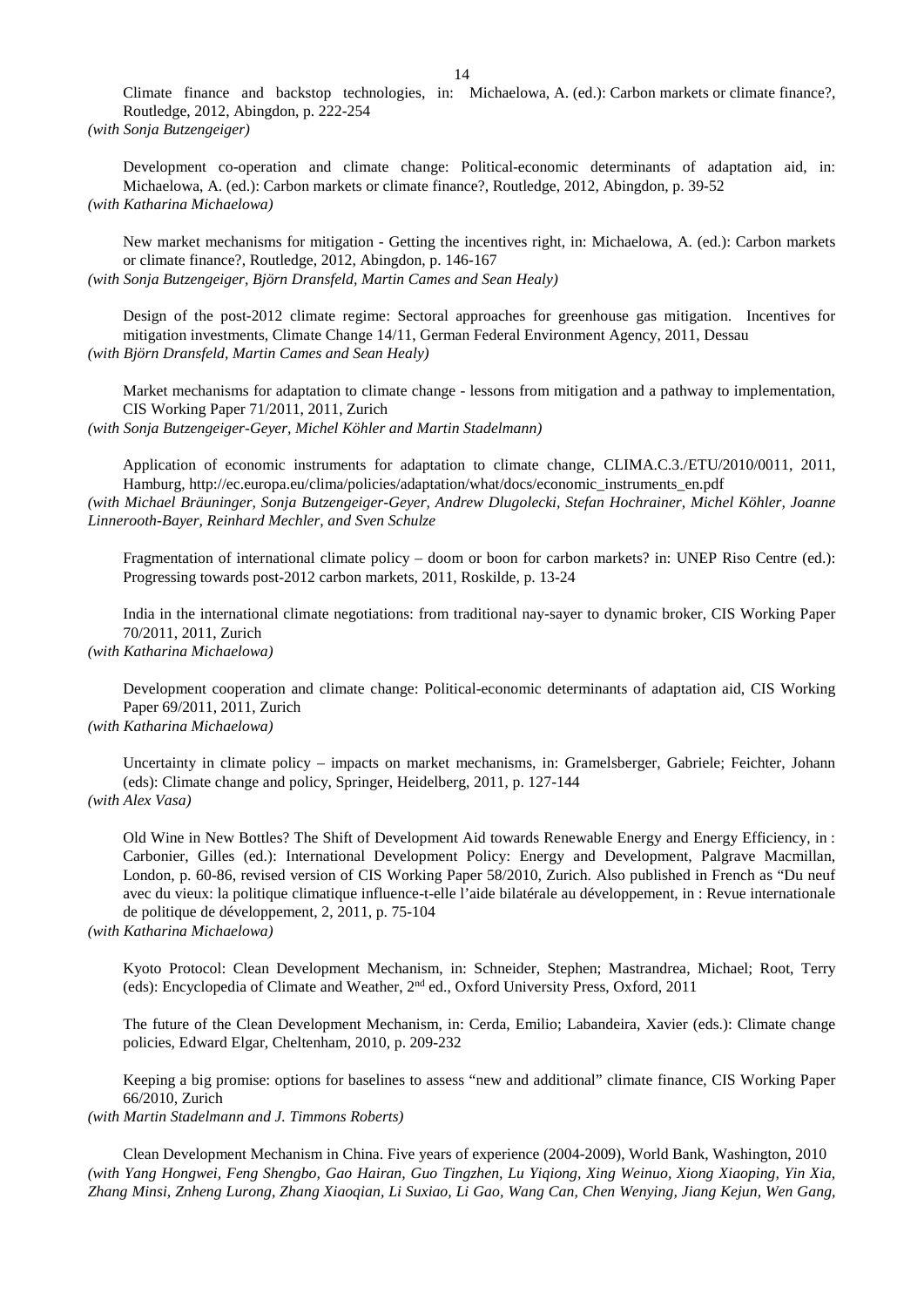*Tian Chunxiu, Li Liping, Othmar Schwank, Jürg Füssler, Madeleine Guyer, Anne Arquit Niederberger, Jostein Nygard, Carter Brandon, Cheng Zhuo and Federica Ranghieri)*

PoA blueprint book. Guidebook for PoA coordinators under CDM/JI, KfW-Bankengruppe, Frankfurt, 2<sup>nd</sup> ed., 2010

*(with Daisuke Hayashi, Björn Dransfeld, Mareike Niemann, Marc Marr, Nicolas Müller, Stefan Wehner, Matthias Krey, Klaus Oppermann and Carolyn Neufeld)*

Use of Indicators to Improve Communication on Energy Systems Vulnerability, Resilience and Adaptation to Climate Change, in: Troccoli, Alberto (ed.): Management of Weather and Climate Risk in the Energy Industry, Springer, Dordrecht, 2010, p. 69-87

*(with Hélène Connor and Laura Williamson)* 

Does Global Climate Policy Promote Low-carbon Cities? Lessons Learned from the CDM, CIS Working Paper 49/2009, Zurich, 2009

*(with Maike Sippel)* 

Translating model results to economic policies, RECIPE Working paper, PIK, Potsdam, 2009 *(with Karsten Neuhoff, Susanne Dröge, Ottmar Edenhofer, Christian Flachsland, Hermann Held, Mario Ragwitz, Jan Strohschein, Andreas Türk)*

Interpreting the additionality of CDM projects: Changes in additionality definitions and regulatory practices over time, in: Freestone, David; Streck, Charlotte (eds.): Legal aspects of carbon trading, Oxford University Press, Oxford, 2009, p. 248-271

Will the CDM become a victim of its own success? Reform options for Copenhagen, in: Delgado, Juan; Gardner, Stephen (eds.): Beyond Copenhagen: A climate policymaker's handbook, Brussels, 2009, p. 31-40

Why Discounting of CERs Cuts the Gordian Knot to Save the CDM, FACET Commentary No. 20, 2009, http://www.aicgs.org/documents/facet/michaelowa.facet20.pdf

Finanziert der Süden die Emissionsgutschriften des Nordens?, in: Erklärung von Bern (ed.): E-Mission Impossible: Das globale Feilschen um die Reduktion der Treibhausgase, Berne, 2009, p. 18-20 *(with Katharina Michaelowa)*

View from the inside – markets for carbon credits to fight climate change: addressing corruption risks proactively, in: Transparency International: Global corruption report 2009. Corruption and the private sector, Cambridge University Press, Cambridge, 2009, p. 41-45

*(with Jorund Buen)*

Does human development really require greenhouse gas emissions?, in: Palosuo, Eija (ed.): Rethinking development in a carbon-constrained world, Helsinki, 2009, p. 170-183 *(with Katharina Michaelowa)*

The Clean Development Mechanism in the post-2012 Climate Change Regime, Climate Strategies, London, 2009 *(with Benito Müller)*

Subsidies for CDM: past experiences with capacity building, Working Paper, Climate Strategies, London, 2009 *(with Yuri Okubo)*

Would preferential access to the EU ETS be sufficient to overcome current barriers to CDM projects in LDCs? Working Paper, Climate Strategies, London, 2009 *(with Paula Castro)*

Discounting of CERs to avoid CER Import Caps, Working Paper, Climate Strategies, London, 2009

Will credits from avoided deforestation jeopardize the balance of the carbon market?, in: Palmer, Charles; Engel, Stefanie (eds.): Avoided deforestation. Prospects for mitigating climate change, Routledge, Abingdon, 2009, p. 130-148

*(with Michael Dutschke)*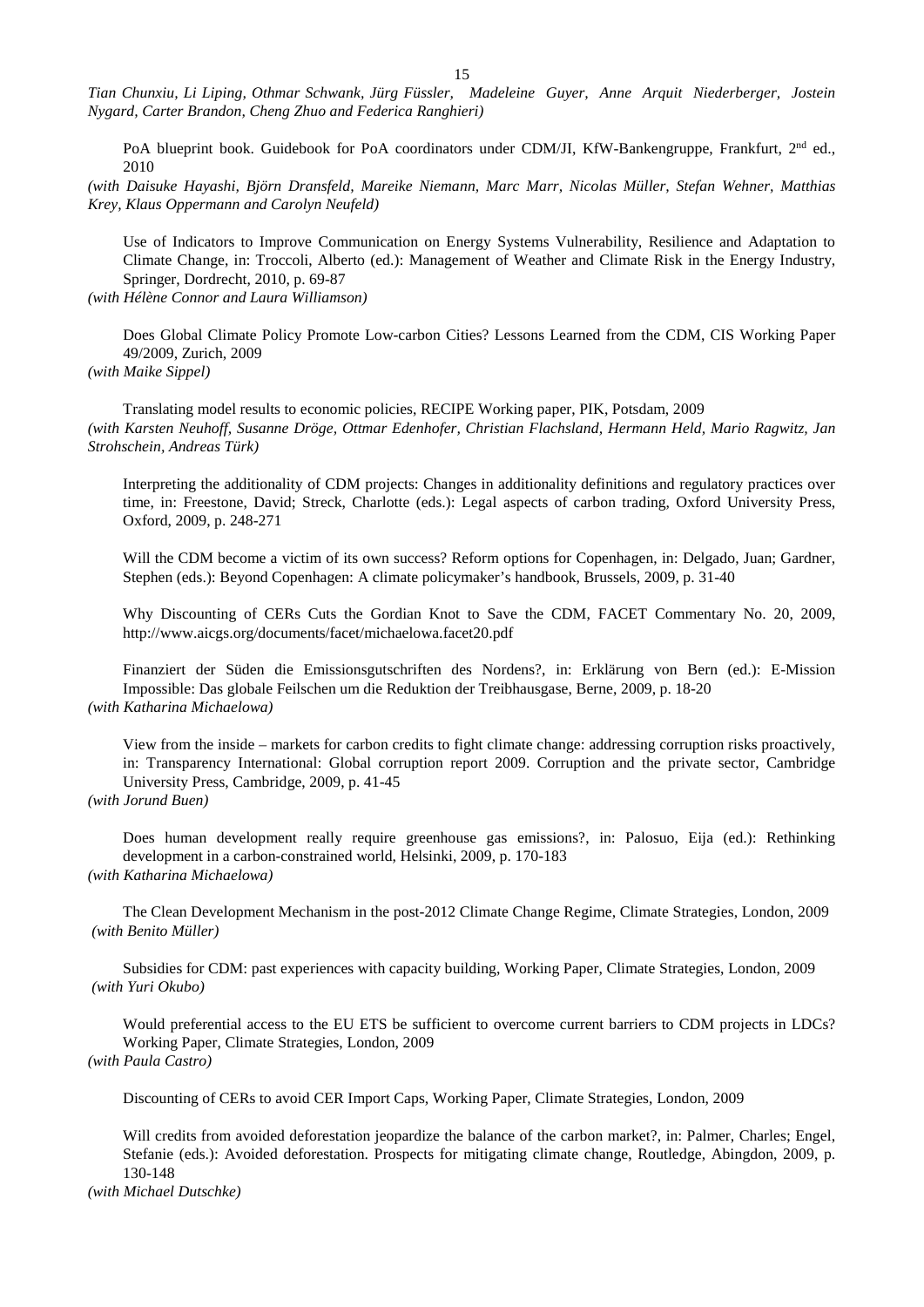16<br>PoA coordinators PoA blueprint book. Guidebook for PoA coordinators under CDM/JI, KfW-Bankengruppe, Frankfurt, 2009

*(with Daisuke Hayashi, Björn Dransfeld, Mareike Niemann, Marc Marr, Klaus Oppermann and Carolyn Neufeld)*

Are climate policies geared towards the same objectives as development policies?, in: European Parliament (ed.): Financing climate change policies in developing countries. Compilation of briefing papers, IP/A/CLIM/ST/2008- 10 11 12 & 13, Brussels, 2008, p. 1-19

*(with Yuri Okubo)*

Internationale Treibhausgasmärkte – Tanz auf dem Vulkan?, in: Energie Baden-Württemberg: Energie- und Klimakompass. Innovationsbericht 2008, Berlin 2008, p. 62-63

German climate policy between global leadership and muddling through, in: Compston, Hugh (ed.): Turning down the heat, Palgrave, Basingstoke, 2008, p. 144-163

Corporate strategies and the Clean Development Mechanism, Edward Elgar, Cheltenham 2008 *(with Søren Lütken)*

Empirical analysis of performance of CDM projects, Climate Strategies, London, 2008 *(with Paula Castro)*

Empirical analysis of performance of CDM projects from registration to CER issuance, Discussion Paper CDM-3, Climate Strategies, London, 2008

*(with Sebastian Mayr)*

Lessons from submission and approval process of large-scale energy efficiency CDM methodologies. HWWI Research Paper No.4-11, Hamburg, 2008

## *(with Daisuke Hayashi)*

Policies, Instruments and Co-operative Arrangements, in: Metz, Bert; Davidson, Ogunlade; Bosch, Peter; Dave, Rutu; Meyer, Leo (eds): Climate Change 2007: Mitigation. Contribution of Working Group III to the Fourth Assessment Report of the Intergovernmental Panel on Climate Change, Cambridge University Press, Cambridge, 2007, p. 746-807

*(with Sujata Gupta, Dennis Tirpak, Nicholas Burger, Joyeeta Gupta, Niklas Höhne, Antonina Boncheva, Gorashi Kanoan, Charles Kolstad, Joseph Kruger, Shinya Murase, Jonathan Pershing, Tatsuyoshi Saijo and Agus Sari,)*

Mitigation from a cross-sectoral perspective, in: Metz, Bert; Davidson, Ogunlade; Bosch, Peter; Dave, Rutu; Meyer, Leo (eds): Climate Change 2007: Mitigation. Contribution of Working Group III to the Fourth Assessment Report of the Intergovernmental Panel on Climate Change, Cambridge University Press, Cambridge, 2007, p. 620- 690

*(with Terry Barker, Igor Bashmakov, Awwad Alharthi, Markus Amann, Luis Cifuentes, John Drexhage, Maosheng Duan, Ottmar Edenhofer, Brian Flannery, Michael Grubb, Monique Hoogwijk, Francis Ibitoye, Catrinus Jepma, William Pizer, Kenji Yamaji, Shimon Awerbuch, Lenny Bernstein, Andre Faaij, Hitoshi Hayami, Tom Heggedal, Snorre Kverndokk, John Latham, David Popp, Peter Read, Stefan Schleicher, Mike Smith and Ferenc Toth)*

Graduation and deepening, in: Joseph Aldy, Robert Stavins (eds): Architectures for agreement, Cambridge University Press, Cambridge, 2007, p. 81-104

Understanding CDM methodologies, DEFRA, London 2007, 120 pp *(with Frederic Gagnon-Lebrun, Daisuke Hayashi, Luis Salgado Flores, Philippe, Crete and Matthias Krey)*

How many CERs will the CDM produce by 2012?, Discussion paper CDM-2, Climate Strategies, London 2007

Additionality determination of Indian CDM projects. Can Indian CDM project developers outwit the CDM Executive Board?, Discussion Paper CDM-1, Climate Strategies, London 2007 *(with Pallav Purohit)*

The market potential of large-scale non-CO<sub>2</sub> CDM projects, in: Douma, Wybe; Massai, Leonardo; Montini, Massimiliano (eds): The Kyoto Protocol and beyond, T.M.C. Asser Press, The Hague, 2007, p. 59-70 *(with Jorund Buen, Arne Eik and Elisabeth Lokshall)*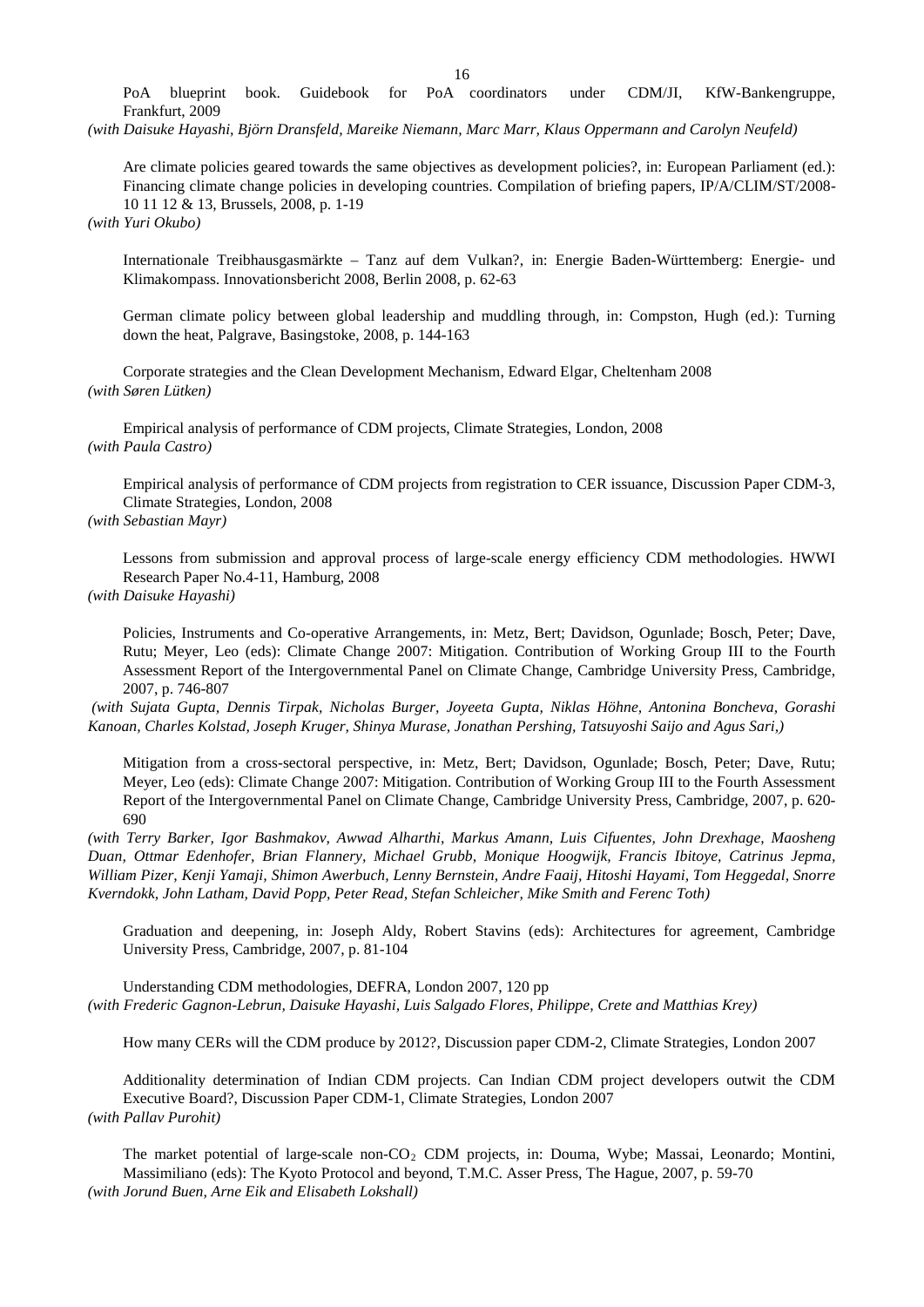Clean Development by own resources, VDM Verlag Dr. Müller, Saarbrücken, 2007, 60 pp, updated version of Measuring the potential of unilateral CDM – a pilot study, HWWA Discussion Paper No. 263, Hamburg February 2004, 54 pp

*(with Michael Jahn, Stefan Raubenheimer and Holger Liptow)*

Common policy on climate change: land use, domestic stakeholders and EU foreign policy, in: Harris, Paul (ed.): Europe and global climate change, Edward Elgar, Cheltenham, 2007, p. 233-254 *(with Martina Jung, Ingrid Nestle, Sandra Greiner and Michael Dutschke)*

Kann die EU ihre Vorreiterrolle in der internationalen Klimapolitik glaubhaft fortsetzen?, in: Müller-Graf, Peter-Christian; Pache, Eckhard; Scheuing, Dieter (ed.): Die Europäische Gemeinschaft in der internationalen Umweltpolitik, Nomos, Baden-Baden, 2006, p. 169-184

CDM Potential of Solar Energy Technologies in India, in: Renewable Energy 2006, World Renewable Energy Network (WREN), 2006, p. 82-88

*(with Pallav Purohit)*

Clean Development Mechanism and Joint Implementation: New Instruments for Financing Renewable Energy Technologies, in: Assmann, Dirk; Laumanns, Ulrich; Uh, Dieter (eds.): Renewable energy, Earthscan, London, 2006, p. 196-216, revised version of Thematic Background Paper für die Regierungskonferenz Renewables 2004, Bonn, http://www.renewables2004.de/pdf/tbp/TBP06-CDM-JI.pdf

*(with Matthias Krey and Sonja Butzengeiger)*

The current status of CDM afforestation and reforestation projects in the GHG market, in: Youn, Yeo-Chang (ed.): Climate change, Kyoto Protocol and forest sector, Korean Studies Information, Paju Bookcity, 2006, p. 110-136 *(with Lennart Mohr, Michael Dutschke and Matthias Krey)*

What are the prospects for an effective implementation of the Kyoto Protocol?, in: Natural Resources Forum 30, 2006, p. 77

Additionality and sustainable development issues regarding CDM projects in energy efficiency sector, HWWA Discussion Paper 346, June 2006, 43pp

## *(with K. Umamaheswaran)*

Modifying Kyoto, in: Sugiyama, Taishi (ed.): Governing climate. The struggle for a global framework beyond Kyoto, IISD, Winnipeg, 2005, p. 13-32

# *(with Kristian Tangen and Henrik Hasselknippe)*

Experiences from German ODA-financed greenhouse gas reduction and sequestration projects and lessons for the CDM, in: Sugiyama, Taishi (ed.): Governing climate.The struggle for a global framework beyond Kyoto, IISD, Winnipeg, 2005, p. 119-129

## *(with Felicia Müller-Pelzer)*

Carbon capture and geological storage research - a capture by fossil fuel interests?, in: Sugiyama, Taishi (ed.): Governing climate.The struggle for a global framework beyond Kyoto, IISD, Winnipeg, 2005, p. 69-75

Efficient documentation and webmarketing strategies for DNAs, HWWA Discussion Paper 334, Hamburg, November 2005, 25 pp

## *(with Naman Gupta)*

CDM: current status and possibilities for reform, HWWI Research Paper 3, November 2005, 27pp

Climate or development: Is ODA diverted from its original purpose?, HWWI Research Paper 2, November 2005, 32pp

## *(with Katharina Michaelowa)*

Lessons from the submission and approval process of energy-efficiency CDM baseline and monitoring methodologies, HWWI Research Paper 1, November 2005, 38 pp *(with Felicia Müller-Pelzer)*

The lessons to be learned, in: Carbon Finance, 2, 4, 2005, p. 12-13 *(with John O'Brien)*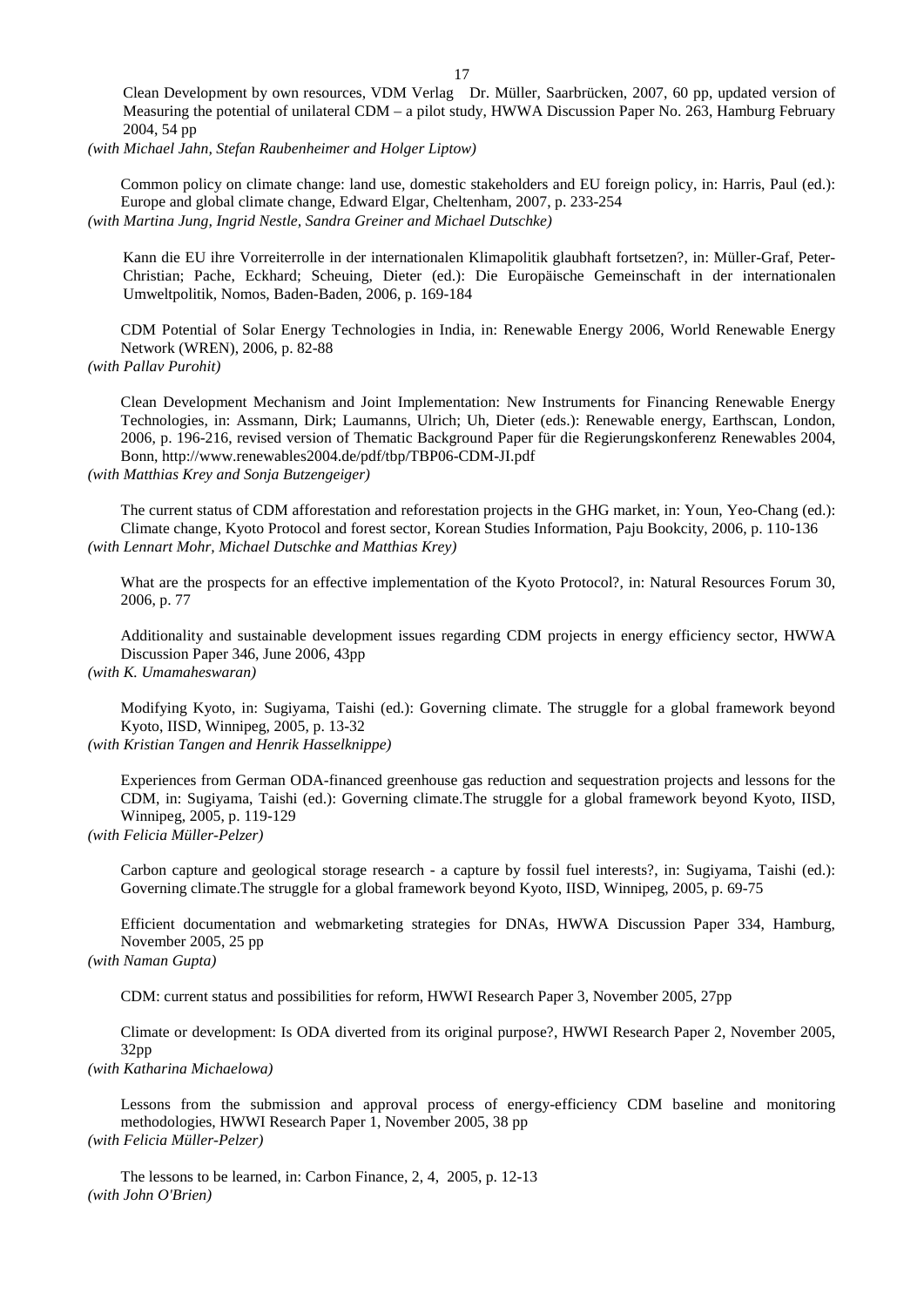Governmental and industrial responses to climate change: the case of Germany, in: Begg, Kathryn; van der Woerd, Frans; Levy, David (eds): The business of climate change, Greenleaf Publishing, Sheffield, 2005, p. 104- 116

*(with Sonja Butzengeiger and Sven Bode)*

India and the global market for CDM projects, in: The Bulletin on Energy Efficiency, 5, 4, 2005, p. 13-16 *(with Koshy Cherail)* 

Burden sharing targets for the EU bubble in the second commitment period:  $CO<sub>2</sub>$  from the energy sector, in: John, Klaus-Dieter; Rübbelke, Dirk (eds): Klimapolitik in einer erweiterten Europäischen Union, Shaker-Verlag, Aachen, 2005, p. 79-102

*(with Fabian Wagner)* 

COP 10: Getting the CDM started and pondering the future of the climate policy regime, Hamburg climate+ paper 1/2005, Hamburg, 18pp

*(with Felicia Müller-Pelzer, Martina Jung, Michael Dutschke, Matthias Krey and Sonja Butzengeiger)*

Creating the foundations for host country participation in the CDM: experiences and challenges in CDM capacity building, in: Yamin, Farhana (ed.): Climate change and carbon markets. A handbook of emission reduction mechanisms, Earthscan, London, 2005, p. 305-320

Determination of baselines and additionality for the CDM: a crucial element of credibility of the climate regime, in: Yamin, Farhana (ed.): Climate change and carbon markets. A handbook of emission reduction mechanisms, Earthscan, London, 2005, p. 289-304

Can the EU provide credible leadership for climate policy beyond 2012?, in: Pelangi (ed.): Kyoto Protocol: beyond 2012, Jakarta, 2004, p. 19-22

Globale Klimaveränderung: Verlieren die Alpen ihren alpinen Charakter?, in: Deutscher Alpenverein (ed.): Berg 2005, München, 2004, p. 28-32

*(with Sonja Butzengeiger and Britta Horstmann)* 

How Europe embraced the CDM, in: Asia-Europe Foundation (ed.): Reinforcing Asia-Europe Cooperation on Climate Change, Singapore, 2004, p. 31-41

Clean Development Mechanism und Joint Implementation, in: Michael Lucht, Gorden Spangardt (eds.): Emissionshandel, Springer, Heidelberg, 2004, p. 137-152

Indian urban building sector: CDM potential though energy efficiency in electricity consumption, HWWA Discussion Paper No. 289, Hamburg, August 2004, 28pp *(with Inderjeet Singh)*

CDM potential of dairy sector in India, HWWA Discussion Paper No. 273, Hamburg, April 2004, 67pp *(with Smita Sirohi)*

Unilateral CDM – Chances and pitfalls, GTZ, Eschborn, 2003, 14 pp *(with Michael Jahn, Stefan Raubenheimer and Holger Liptow)*

Beyond 2012 - Evolution of the Kyoto Protocol, Externe Expertise für das WBGU-Sondergutachten "Welt im Wandel: Über Kioto hinausdenken. Klimaschutzstrategien für das 21. Jahrhundert", WBGU-Materialien, 2003, Berlin; http://www.wbgu.de/wbgu\_sn2003\_ex02.pdf

*(with Sonja Butzengeiger, Martina Jung and Michael Dutschke)*

Removing barriers for renewable energy CDM projects in India and building capacity at the state level, HWWA Report No. 237, Hamburg, November 2003, 52 pp *(with Yuvaraj Babu)*

Reicht das Kyoto-Protokoll als Bollwerk gegen die anthropogene Klimaveränderung aus? in: Keilhacker, Martin (ed.): Optionen für die Energie der Zukunft, Arbeitskreis Energie der Deutschen Physikalischen Gesellschaft, Bonn, 2003, p. 117-132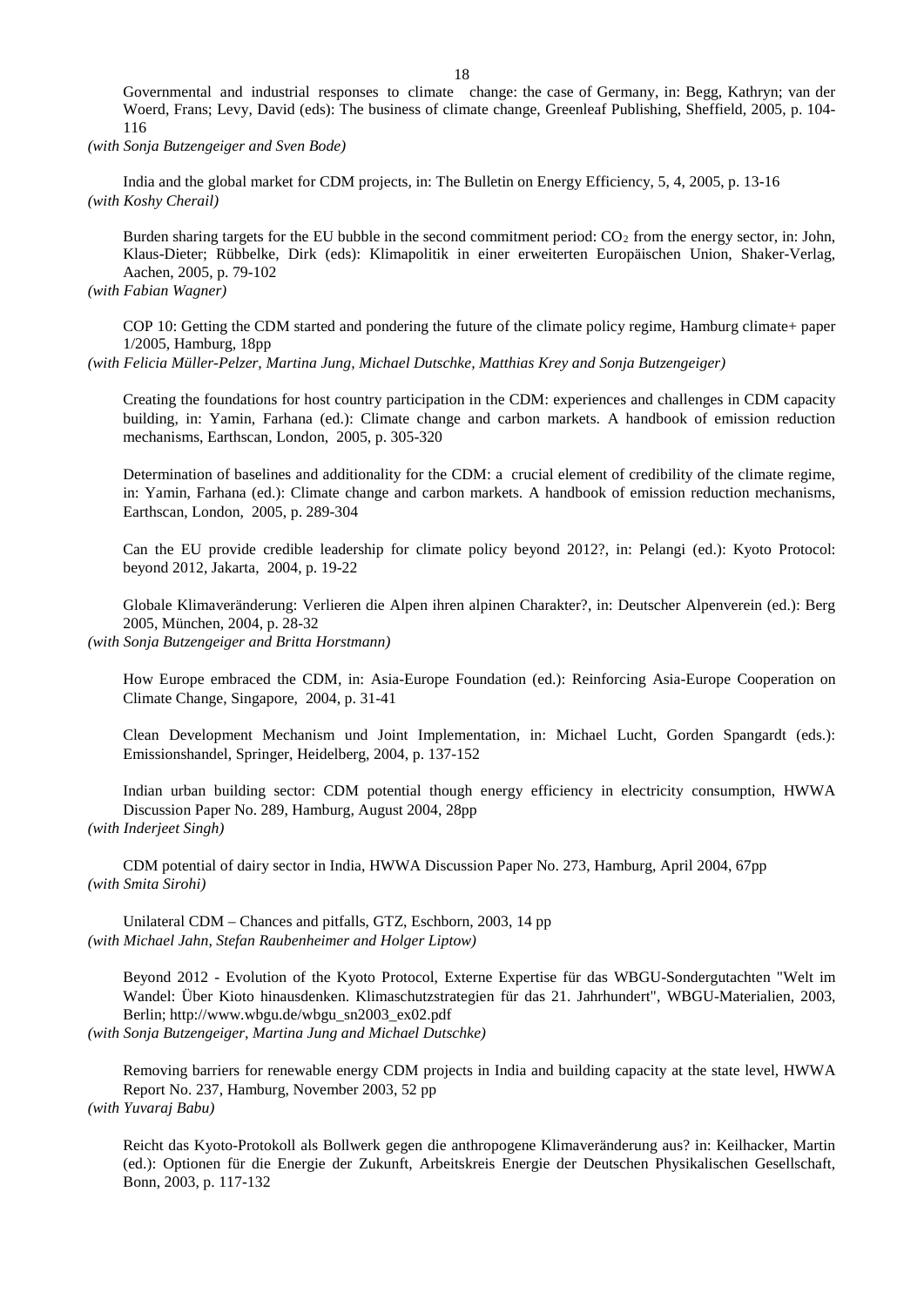19

Blankoschecks für dicke Luft?, in: Sonnenenergie, 6, 2003, p. 18-19

Financing structures for CDM projects in India and capacity building options for EU-Indo collaboration, HWWA Discussion Paper No. 247, Hamburg, September 2003, 31 pp

*(with Vinay Deodhar and Matthias Krey)*

Rio - Kyoto - Marrakech, in: India Energy Forum; InWent; ASSOCHAM (eds): India Energy Meet on climate change and the Clean Development Mechanism, Delhi, 2003, p. 15-21

A strategic assessment of the Kyoto-Marrakech System, RIIA Briefing Paper No. 6, London, 2003 *(with Michael Grubb, Tom Brewer, Benito Müller, John Drexhage, Kirsty Hamilton, Taishi Sugiyama, Takao Aiba, Anju Sharma, Christian Azar and Jacqueline Karas)*

The Kyoto Protocol and its flexibility mechanisms, in: Eric Neumayer (ed.): International Society for Ecological Economics Internet Encyclopaedia of Ecological Economics, 2003, http://www.ecologicaleconomics.org/publica/encyc\_entries/Kyotoandflex.pdf

Integration of climate and development policies through the clean development mechanism, in: EADI, GEMDEV (eds.): Europe and the South in the 21<sup>st</sup> century. Challenges for renewed cooperation, Karthala, Paris, 2002, CD-Rom

*(with Michael Dutschke)*

CDM projects in China's energy supply and demand sectors – Opportunities and barriers, in Harris, Paul (ed.): Global warming and East Asia, Routledge, London, 2003, p. 109-132, revised version of HWWA Discussion Paper No. 90, Hamburg, May 2000, 42 pp

*(with Asuka Jusen, Karsten Krause, Bernhard Grimm and Tobias Koch)*

The role of Joint Implementation and greenhouse gas emissions trading for project finance, in: Heinze, Birgit; Bäurle, Gernot; Stolpe, Gisela (eds.): Financial instruments for nature conservation in Central and Eastern Europe, BfN-Skripten 50, Bonn, 2001, p. 63-70

Mitigation versus adaptation: the political economy of competition between climate policy strategies and the consequences for developing countries, HWWA Discussion Paper No. 153, Hamburg, November 2001, 28 pp.

Rio, Kyoto, Marrakesh – groundrules for the global climate policy regime, HWWA Discussion Paper No. 152, Hamburg, November 2001, 38 pp

Rejecting Kyoto, Climate Strategies Report, London, 2001 *(with Benito Müller and Christiaan Vrolijk)*

Summary for policymakers, in: State Ministry for Environment (ed.): National Strategy Study on the Clean Development Mechanism in Indonesia, Jakarta, 2001, p. xv-xviii

Technical summary, in: State Ministry for Environment (ed.): National Strategy Study on the Clean Development Mechanism in Indonesia, Jakarta, 2001, p. xix-xli

*(with Audrey Gaughran, Frank Jotzo, Ariesta Ningrum, Lolo Panggabean and Olivia Tanujaya)*

The impact of short-term climate change on British and French agriculture and population in the first half of the 18th century, in: Jones, Phil; Ogilvie, Astrid; Davis, Trevor (eds.): History and climate. Memories of the future?, Kluwer, New York, 2001, p. 201-218

Potential and obstacles for using the CDM to promote geothermal energy, in: Sudarmoyo; Bintarto, Bambang; Hadi, Eko; Saryana; Kurniawan, Fanora (eds.): Dedicating geothermal energy to community prosperity, Proceedings of 5<sup>th</sup> Indonesian Geothermal Association Annual Scientific Conference, Yogyakarta, 2001, p. 211-214

Glossary of international climate policy terms, HWWA-Report No. 208, Hamburg, 2001, 65 pp *(with Tobias Koch)*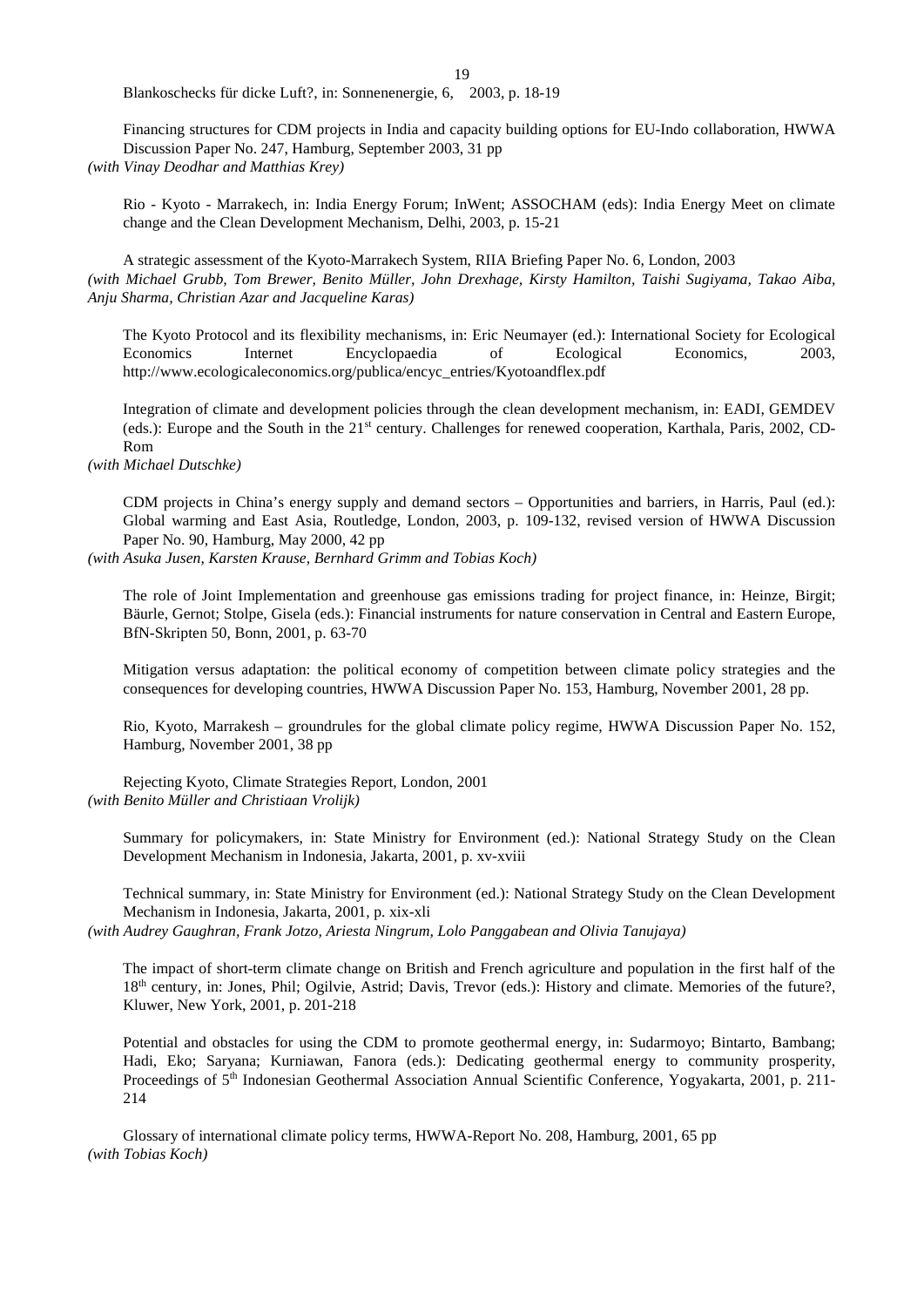Handel mit Emissionsrechten Teil 3: Flexibilität als Grundlage effizienter Klimapolitik, in: Lutz, Ulrich; Döttinger, K.; Roth, Karlheinz (Hrsg.): Betriebliches Umweltmanagement – Grundlagen – Methoden – Praxisbeispiele, Symposion, Düsseldorf 2001

*(with Sandra Greiner and Michael Dutschke)* 

Beyond COP 6: The need for extended flexibility, in: Schwarze, Reimund (ed.): Law and economics of international climate change policy, Kluwer, Dordrecht, 2001, p. 117-132; previously published as TU-Berlin Wirtschaftswissenschaftliche Dokumentation Diskussionspapier 2001/4, Berlin 2001, 13pp *(with Reimund Schwarze)*

National CDM criteria, baseline methodologies and case studies for Uzbekistan, HWWA Discussion Paper 126, March 2001, 44 pp

*(with Liliya Zavyalova)*

Globale Klimapolitik (Global climate policy), in: Costanza, Robert; Cumberland, John; Daly, Herman; Goodland, Robert; Norgaard, Richard: Einführung in die ökologische Ökonomik, Lucius&Lucius, Stuttgart, 2001, p. 307-308

Kompensationslösungen (Offsets): in: Schulz, Werner; Burschel, Carlo; Weigert, Martin; Liedtke, Christa; Bohnet-Joschko, Sabine; Kreeb, Martin; Losen, Dirk; Geßner, Christian; Diffenhard, Volker; Maniura, Anja (eds.): Lexikon Nachhaltiges Wirtschaften, Oldenbourg, München, 2001, p. 171-178

Early crediting of emission reduction – a panacea or Pandora´s box?, in: Carraro, Carlo (ed.): Efficiency and equity of climate change policy, Kluwer, Dordrecht, 2000, p. 185-198, earlier version in FEEM Discussion Paper 48.99, Milan, July 1999, 13 pp and HWWA Discussion Paper No. 73, Hamburg, February 1999, 12 pp *(with Marcus Stronzik)*

Project-based instruments: economic consequences of the Kyoto and Buenos Aires framework and options for future development, in: Brockmann, Karl-Ludwig; Stronzik, Marcus (eds): Flexible mechanisms for an efficient climate policy, Physica, Heidelberg, 2000, p. 39-62

Climate policy and development, Edward Elgar, Cheltenham, 2000, 288 pp *(edited together with Michael Dutschke)*

Flexible instruments of climate policy, in: Axel Michaelowa, Michael Dutschke (eds.): Climate policy and development, Edward Elgar, Cheltenham, 2000, p. 1-44

Outlook on climate and development policies, in: Axel Michaelowa, Michael Dutschke (eds.): Climate policy and development, Edward Elgar, Cheltenham, 2000, p. 209-237 *(with Michael Dutschke)*

Promoting development and climate policy – suggestions for CDM design, http://www.weathervane.rff.org/archives/trading\_post/Michaelowa.htm, posted December 1999

The role of forestry in the flexible mechanisms of the Kyoto Protocol, in: NNA-Reports, 12, Special issue 5, Proceedings Forum Forests and Society 26-28 November 1999, 1999, p. 57

Closing the gap: A comparison of approaches to encourage early greenhouse gas emission reductions, HWWA Report No. 199, Hamburg, 1999, 114 pp

*(with Chris Rolfe and Michael Dutschke)*

Do quotas for cooperative implementation make economic sense?, in: John Kinsman, C. Mathai, Mitchell Baer, Elmer Holt, Mark Trexler (eds.): Global climate change: science, policy and mitigation/adaptation strategies, Washington, 1999, p. 139-143

*(with Michael Dutschke)*

Convergence criteria for participation in the Flexible Mechanisms under the Kyoto Protocol, HWWA Discussion Paper No. 82, Hamburg, 1999, 18 pp

*(with Michael Dutschke and Marcus Stronzik )*

Baseline setting in the AIJ pilot phase, in: Bundesumweltministerium, Wuppertal-Institut (eds.): Reports on AIJ projects and constributions to the discussion of the Kyoto Mechanisms, Berlin, 1999, p. 82-93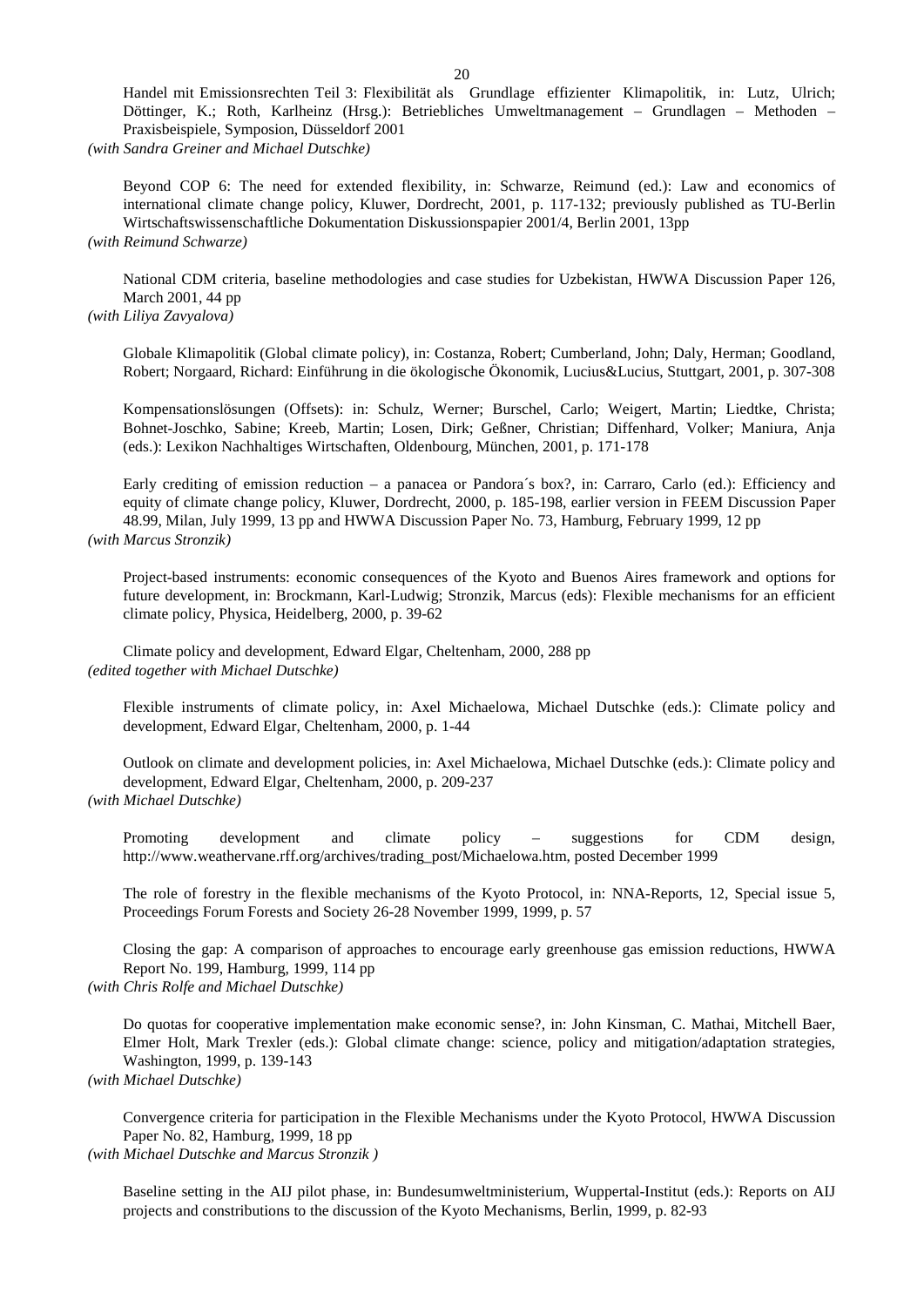Interpretation and application of FCCC AIJ pilot project development criteria, in: Robert Dixon (ed.): The U.N. Framework Convention on Climate Change Activities Implemented Jointly (AIJ) pilot: Experiences and lessons learned, Kluwer, Dordrecht, 1999, p. 39-72

*(with Katie Begg, Stuart Parkinson and Robert Dixon)*

The AIJ project development community, in: Robert Dixon (ed.): The U.N. Framework Convention on Climate Change Activities Implemented Jointly (AIJ) pilot: Experiences and lessons learned, Kluwer, Dordrecht, 1999, p. 73-88

*(with Robert Dixon and Lilia Abron)*

AIJ pilot phase crediting and credit sharing, in: Robert Dixon (ed.): The U.N. Framework Convention on Climate Change Activities Implemented Jointly (AIJ) pilot: Experiences and lessons learned, Kluwer, Dordrecht, 1999, p. 89-104

*(with Katie Begg, Michael Dutschke, Naoki Matsuo and Stuart Parkinson)*

Creation and sharing of credits through the Clean Development Mechanism under the Kyoto Protocol, in: Jepma, Catrinus; van der Gaast, Wytze (eds.): On the compatibility of flexible instruments, Kluwer, Dordrecht, 1999, p. 47-64, earlier version in HWWA Discussion paper No. 62, Hamburg, 1998, 32 pp *(with Michael Dutschke)*

Aufteilung von Emissionsgutschriften bei Treibhausgasvermeidung im Ausland (Allocation of credits from greenhouse gas mitigation abroad), in: TA-Datenbank-Nachrichten, 8, 2, 1999, p. 9-12 *(with Michael Dutschke)*

Critical issues in current climate policy, HWWA-Report No. 194, Hamburg 1999, 47 pp *(with Tobias Koch)*

International rules for greenhouse gas emissions trading, UNCTAD/GDS/GFSB/Misc.6, New York 1999, 116 pp *(with Tom Tietenberg, Byron Swift, Zhongxiang Zhang and Michael Grubb)*

Economic and political aspects of baselines in the CDM context, in: José Goldemberg, Walter Reid (eds.): Promoting development while limiting greenhouse gas emissions: trends & baselines, New York 1999, p. 115-134 *(with Michael Dutschke)*

Klimapolitik in Frankreich (Climate policy in France), HWWA Discussion Paper No. 71, Hamburg, December 1998, 26 pp

Tightening the system: Central allocation of emission rights, HWWA Discussion Paper No. 70, Hamburg, November 1998, 16 pp

*(with Michael Dutschke and Marcus Stronzik)*

Der Handel mit Emissionsrechten für Treibhausgase (Greenhouse gas emissions trading), HWWA Report No. 187, Hamburg, 1998, 97 pp

*(with Michael Dutschke)*

Issues and open questions of greenhouse gas emission trading under the Kyoto Protocol, HWWA Discussion paper No. 68, Hamburg, 1998, 17 pp

*(with Michael Dutschke)*

Actors in international greenhouse gas emission trading and the starting point of trading, in: Forum on Environment and Development (ed): Emissions trading in international climate protection, Bonn, 1998, p. 31-41

AIJ cannot function without incentives, in: Riemer, Pierce; Smith, Andrea; Thambimuthu, Kelly (eds.): Greenhouse gas mitigation. Technologies for Activities Implemented Jointly, Amsterdam, 1998, p. 403-408

Considering externalities in crediting of Joint Implementation, in: Janssen, Josef (ed.): Joint Implementation protecting the climate, maximizing joint benefits, IWO Discussion Paper No. 49, St. Gallen 1997, p. 15-19

Joint Implementation as development policy - the case of Costa Rica, HWWA Discussion Paper No. 49, Hamburg 1997, 60 pp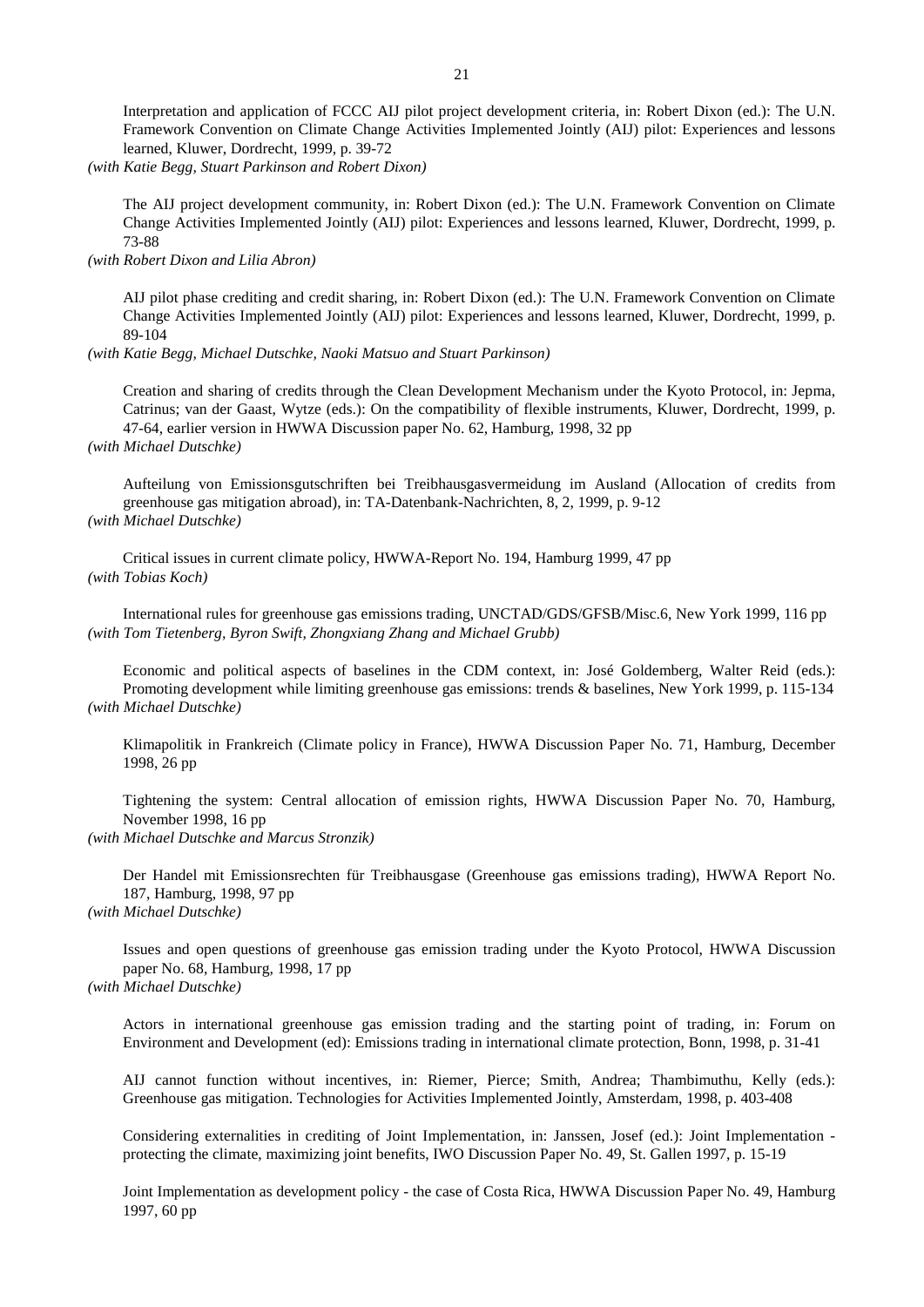Klimapolitik und Hamburgs Lokale Agenda 21 - ein globaler Ansatz (Climate policy and Hamburg´s Local Agenda 21), in: Eine Welt Netzwerk Hamburg e.V.; Jochen Menzel (Hrsg.): Rio - Hamburg und zurück (Rio - Hamburg and back), Hamburg 1997, p. 131-134

Internationale Kompensationsmöglichkeiten zur CO<sub>2</sub>-Reduktion (Joint Implementation to reduce carbon dioxide), Baden-Baden, 1997, 255 pp

Efficient incentives for private AIJ and their political implications, in: Pelchen, Arthur (ed.): Proceedings International AIJ Workshop, Leipzig, 5-6 March 1997, p. 123-126

Klimaveränderung und internationale Klimapolitik - Implikationen für eine globale Ressourcenpolitik im Wassersektor (Climate change and international climate policy - implications for a global policy on water resources), in: Barandat, Jörg (ed.): Wasser - Konfrontation oder Kooperation (Water - conflict or cooperation?), Baden-Baden, 1997, p. 368-378

Ökonomische Instrumente globaler Klimapolitik (Economic instruments of global climate policy), in: Universität Hamburg (ed.): Klima - Umwelt - Gesellschaft (Climate - environment - society), Hamburg, 1996, p.197-208

Internationale Kompensation von Treibhausgasemissionen - Ergebnisse der Berliner Konferenz und erste praktikable Ansätze (Joint Implementation - results of the Berlin Conference and first practical experiences), in: Kantzenbach, Erhard; Molitor, Bruno; Mayer, Otto (eds.): Hamburger Jahrbuch für Wirtschafts- und Gesellschaftspolitik (Hamburg Yearbook of economic and social policy) No. 41, Tübingen, 1996, p. 235-254

Interessengruppen und Joint Implementation - Konsequenzen für die Ausgestaltung des Systems (Interest groups and Joint Implementation - consequences for the design of the JI system), in: Rentz, Otto; Wietschel, Martin; Fichtner, Wolf; Ardone, Armin (eds.): Joint Implementation in Deutschland (Joint Implementation in Germany), Frankfurt, 1996, p. 67-80

*(with Sandra Greiner)* 

Internationale Kompensation von Treibhausgasemissionen - Ökonomische und ökologische Aspekte (Joint Implementation - economic and ecological aspects), in: Forschungszentrum Jülich, Programmgruppe Mensch, Umwelt, Technik (ed.): Ökologische Handlungsfähigkeit (Potential for ecological action), Jülich, 1996, p. 53-62

Effiziente Instrumente der Klimapolitik (Efficient instruments of climate policy), in: Landeszentrale für politische Bildung Baden-Württemberg; Wirtschaftsministerium Baden-Württemberg (eds.): UmweltGerechte Zukunft (Environmentally just future), Stuttgart, 1996, p. 169-180

Practical aspects of Joint Implementation, in: Zwerver, S., van Rompaey, R.; Kok, M.; Berk, M. (eds.): Climate change research. Evaluation and policy implications, Amsterdam, 1995, p. 1327-1331

Joint Implementation of greenhouse gas reductions under consideration of fiscal and regulatory incentives, Final Report, BMWi-Studienreihe No. 89, Bonn, 1995, 155 pp

Joint Implementation of greenhouse gas reductions under consideration of fiscal and regulatory incentives, Summary, BMWi-Studienreihe No. 88, Bonn, 1995, 16 pp

Internationale Kompensationsmöglichkeiten zur CO<sub>2</sub>-Reduktion unter Berücksichtigung steuerlicher Anreize und ordnungsrechtlicher Maßnahmen (German version of preceding No. 89), Endbericht zum Gutachten, BMWi-Studienreihe No. 87, Bonn, 1995

Internationale Kompensationsmöglichkeiten zur CO<sub>2</sub>-Reduktion unter Berücksichtigung steuerlicher Anreize und ordnungsrechtlicher Maßnahmen (German version of preceding No. 88), Kurzfassung zum Gutachten, BMWi-Studienreihe No. 86, Bonn, 1995

### **Book reviews**

"China's responsibility for climate change" by Paul Harris (2011), in: Greenhouse Gas Measurement & Management, 4, 2014, p. 59-60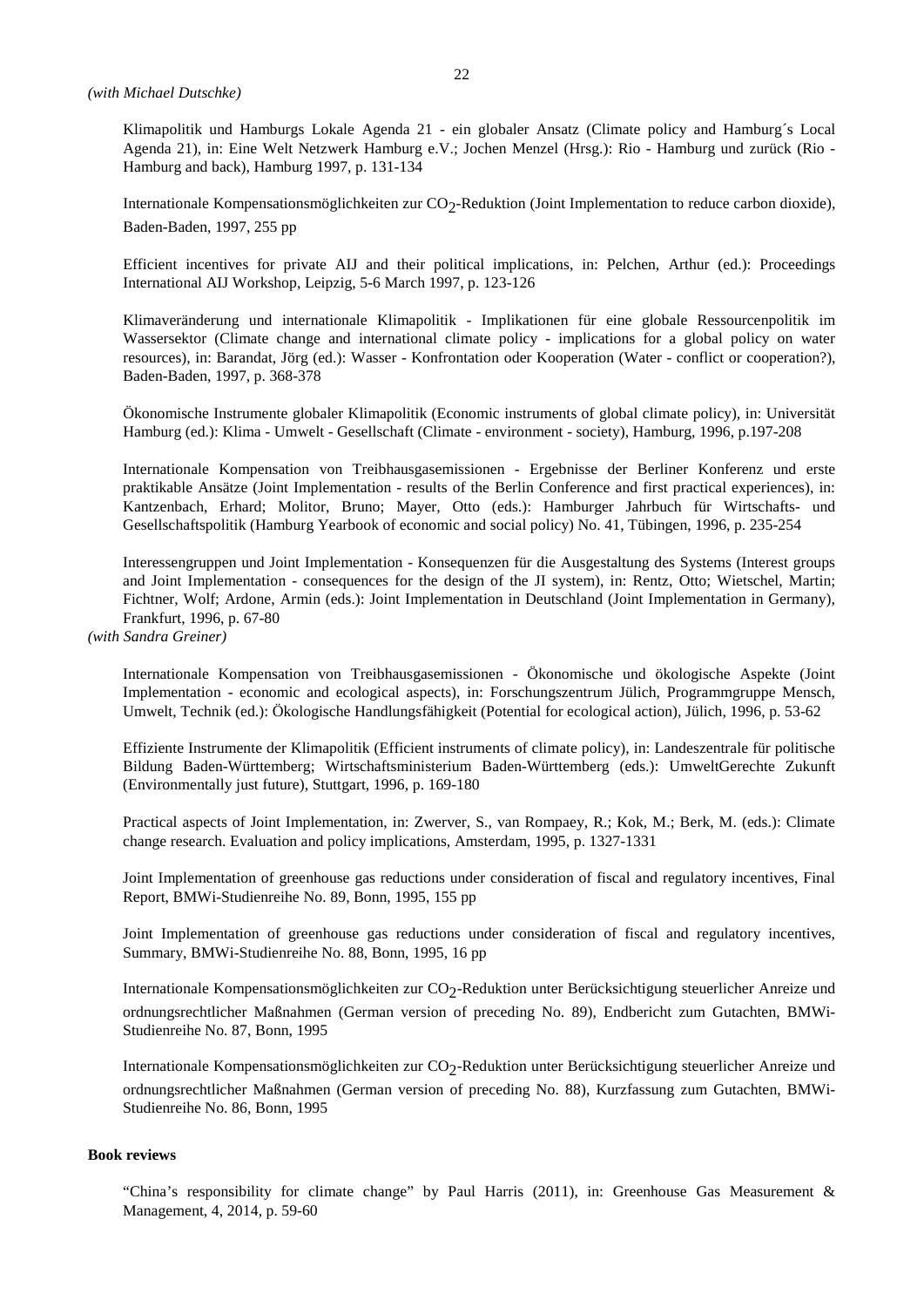"The Gulf Monarchies and climate change" by Mari Luomi (2012), in: Greenhouse Gas Measurement & Management, 3, 2013, p. 179-181

"Report on the High-Level Panel on the CDM Dialogue" (2012), in: Climate Policy, 13, 2013, p. 408-410

"Carbon Coalitions: Business, Climate Politics and the Rise of Emissions Trading" by Jonas Meckling (2011), in: Greenhouse Gas Measurement & Management, 2, 2012, p. 162-163

"Feeling the Heat: The Politics of Climate Policy in Rapidly Industrializing Countries" by Ian Bailey and Hugh Compston (2012), in: Greenhouse Gas Measurement & Management, 2, 2012, p. 164-166

"The Green Paradox" by Hans-Werner Sinn, in: Climate Policy, 12, 2012, p. 784-786

"Fixing the sky: The checkered history of weather and climate control" by James Fleming (2010), in: Climate Policy, 12, 2012, p. 521-523

"Climate change for football fans" by James Atkins (2011), in: Climate Policy, 12, 2012, p. 390-391

"The Economics and Politics of Climate Change" by Dieter Helm and Cameron Hepburn (2009), in: Climate Policy, 12, 2012, p. 140-142

"Challenges of CDM Project Development in the Balkan" by Massimiliano Montini (2009), in: Joint Implementation Quarterly, July 2011, p. 17

"International business and global climate change" by Jonatan Pinkse and Ans Kolk (2009), in: Climate Policy, 11, 2011, p. 958-960

"Energy for the future", by Ivan Scrase and Gordon Mac Kerron (eds.) (2009), in: Energy Policy, 39, 2011, p. 3880-3881

"Upsetting the Offset: The Political Economy of Carbon Markets" by Steffen Böhm and Siddharta Dabhi (eds.) (2009), in: Climate Policy, 11, 2011, p. 839-841

"Requiem for a species" by Clive Hamilton (2009), in: Climate Policy, 11, 2011, p. 836-838

"The politics of climate change" by Anthony Giddens (2009),in: Climate Policy, 11, 2011, p. 832-833

"Globesity: a planet out of control" by Francis Delpeuch, Bernhard Maire, Emmanuel Monnier and Michelle Holdsworth (2009), in: International Affairs, 86, 2010, p. 1012-1013

"Wir Schwätzer im Treibhaus" by Marcel Hänggi (2008), in: Zeitschrift für Umweltpolitik & Umweltrecht, 33, 2010, p. 132-135

"Voluntary carbon markets: an international business guide to what they are and how they work" by Ricardo Bayon, Amanda Hawn and Katherine Hamilton (2009), in: Climate Policy, 10, 2010, p. 239-240

"Carbon markets: an international business guide" by Arnaud Brohé, Nick Eyre and Nicholas Howarth (2009), in: Climate Policy, 10, 2010, p. 241-242

"Ablasshandel gegen Klimawandel?" by Elmar Altvater and Achim Brunnengräber (2008), in: Zeitschrift für Umweltpolitik & Umweltrecht, 32, 2009, p. 495-498

"Die Klimaprioritäten" by Michael Streck (2008), in: Zeitschrift für Umweltpolitik & Umweltrecht, 32, 2009, p. 402-405

"EU emissions trading" by Jon Birger Skjaerseth and Jorgen Wettestad (2008), in: Climate Policy, 8, 2008, p. 430-432

"Climate change litigation" by Joseph Smith and David Shearman (2006), in: Climate Policy, 7, 2007, p. 543-544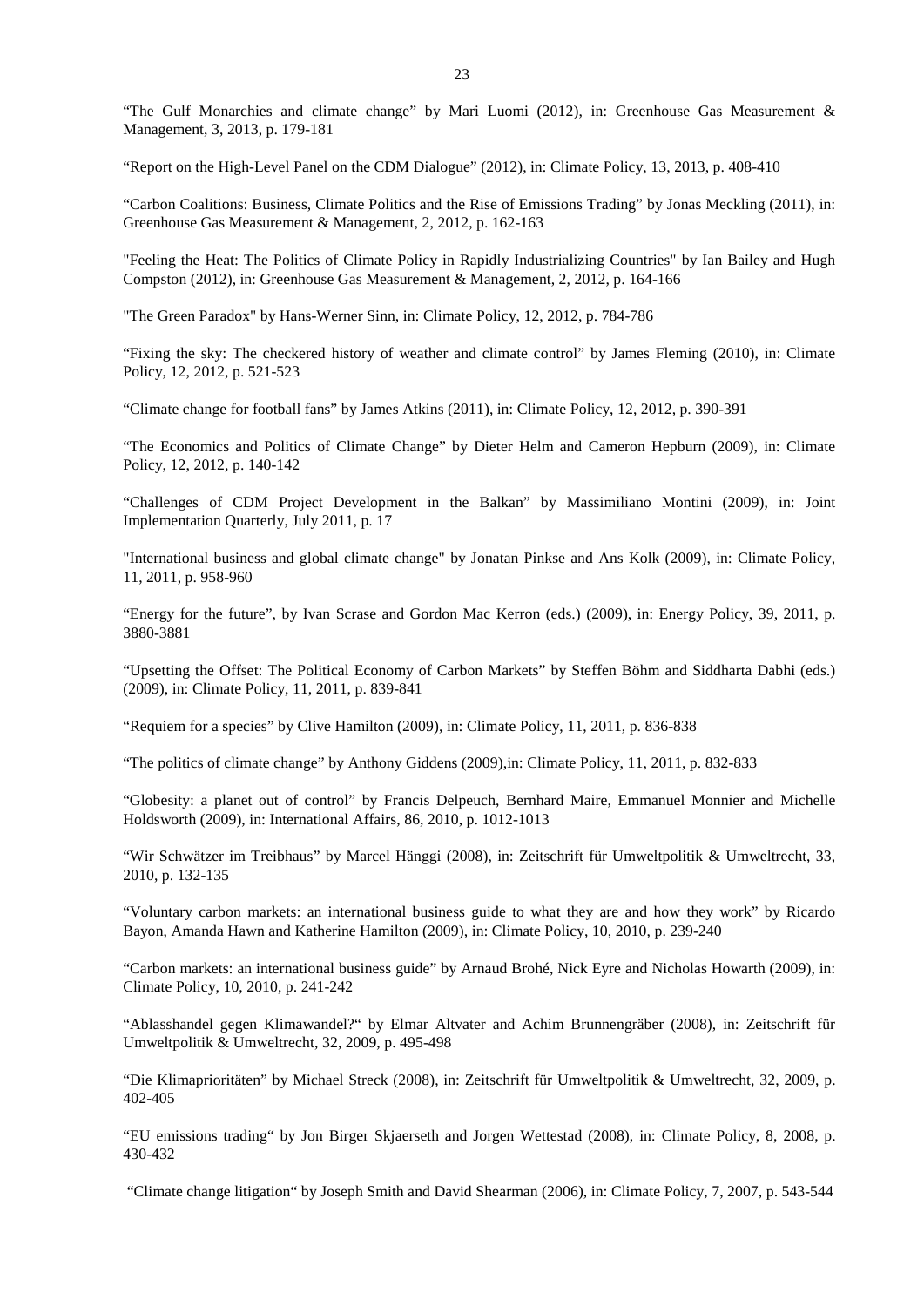"Carbon trading and pricing" by Joost Kanen (2006), in: Climate Policy, 7, 2007, p. 463-464

"Handelbare Emissionslizenzen" by Sven Rudolph (2005), in: Zeitschrift für Umweltpolitik und –recht, 30, 3, 2007, p. 404-407

"Climate change, justice and future generations" by Edward Page (2006), in: Environmental Values, 16, 2007, p. 404-406

"Das Nichteinhaltungsverfahren des Kyoto-Protokolls" by Christoph Holtwisch (2006), in: Climate Policy, 7, 2007, p. 590-592

"A guide to emissions trading" by Cyriel De Jong and Kasper Walet (2004), in: Business Strategy and the Environment, 15, 2006, p. 135–136

"Climate change in the Mediterranean" by Carlo Giupponi and Mordechai Shechter (eds): (2003), in: Climatic Change 75, 2006, p. 513-515

"Fit für Global Governance" by Marianne Beisheim (2004), in: Zeitschrift für Umweltpolitik und Umweltrecht, 29, 1, 2006, p. 135-136

"Portfolio diversification of investments in climate change mitigation" by Urs Springer (2003), in: Climate Policy, 5, 2006, p. 563-564

"Legal aspects of implementing the Kyoto Protocol Mechanisms" by David Freestone, Charlotte Streck (eds) (2005), in: Climate Policy, 2006, 5, p. 561-562

"Development of Kyoto Protocol Markets" by Deborah Stowell (2005), in: International Review for Environmental Strategies, 6, 2006, p. 169-170

"Sustainability check-up for CDM projects" by Christoph Sutter (2003), in: Climate Policy, 5, 2006, p. 647-649

"The Continue Project" by Lars Bergman, Marian Radetzki (2003), in: Climate Policy, 5, 2006, p. 649-651

"Voluntary approaches in climate policy" by Andrea Baranzini, Philippe Thalmann (eds): (2004), in: Climate Policy, 5, 2005, p. 235-237

"Climate change and the oil industry" by Jon Skjaerseth, Tora Skodvin: (2003), in: Environmental Science and Policy, 8, 2005, p.534-535

"Kyoto Protokoll: Erwerb von Emissionsrechten durch Projekte in Entwicklungsländern" by Markus Pohlmann (2004), in: Zeitschrift für Umweltpolitik und Umweltrecht, 28, 2005, p. 402-404

"Global climate change" by James Griffin (ed): (2003), in: Climate Policy, 4, 2005, p. 341-344

" Climate into the 21st century" by William Burroughs (ed): (2003), in: Climatic Change, 68, 2005, p. 379-380

"Klimaschutz für das 21. Jahrhundert " by Wilfrid Bach (2000), in: Zeitschrift für angewandte Umweltforschung, 15-16, 3-5, 2004, p. 677-678

"Climate change and the Kyoto Protocol" by Michael Faure, Joyeeta Gupta, Andries Nentjes (eds): (2003), in: Ecological Economics, 51, 2004, p. 297-298

"Man-made global warming: unravelling a dogma" by Hans Labohm, Simon Rozendaal, Dick Thoenes (2004), in: International Affairs, 80, 5, 2004, p. 1004-1005

"Climate change and power: economic instruments for European electricity" by Christian Vrolijk (2002), in: Energy Policy, 32, 2004, p. 1668-1670

"Abrupt Climate Change: Inevitable Surprises" by National Research Council (2002), in: Climatic Change, 64, 2004, p. 377–380,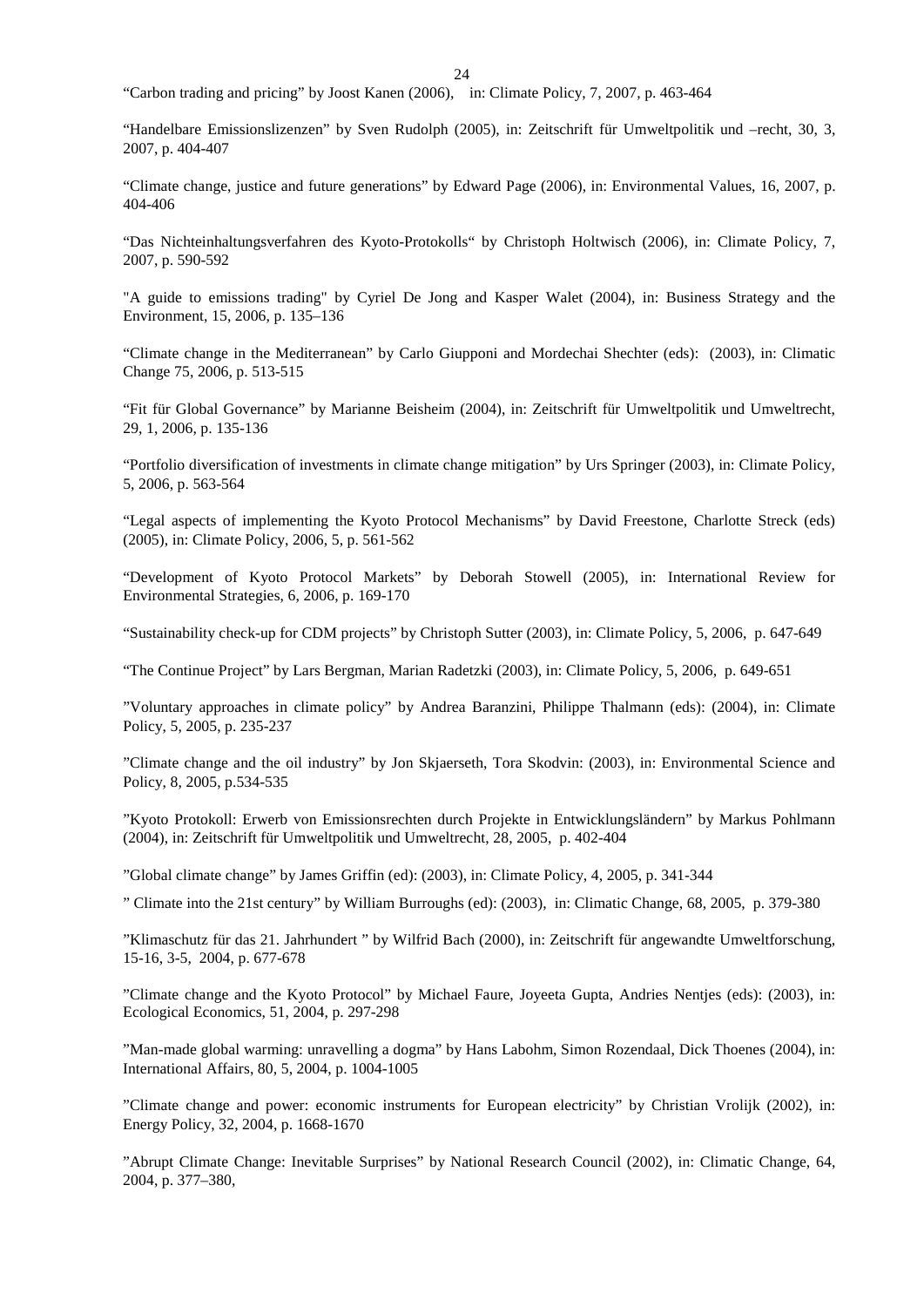25

"Global warming and social innovation" by Marcel Kok, Walter Vermeulen, André Faaij, David de Jager (eds): (2002), in: Climate Policy, 4, 2004, p. 101-103

"Ethics, Equity and International Negotiations on Climate Change" by Luiz Pinguelli-Rosa; Mohan Munasinghe (2002), in: Climatic Change, 63, 2004, p. 369–371

"International environmental policy. Interests and the failure of the Kyoto Process" by Sonja Boehmer-Christiansen, Aynsley Kellow (2002), in: Environmental Science & Policy, 7, 2004, p. 117-120

"Society, behaviour and climate change mitigation" by Eberhard Jochem, Jayant Sathaye, Daniel Bouille (2000), in: Energy Policy, 32, 2004, p. 1451-1452

"Global warming and the Asian Pacific" by Ching-Cheng Chan, Robert Mendelson, Daigee Shaw (2003):, in: International Review for Environmental Strategies, 4, 2, 2003, p. 299–301

"Instruments for climate policy: Limited versus unlimited flexibility" by Johan Albrecht (2002), in: Climate Policy, 3, 3, 2003, p. 323-325

""New" instruments of environmental governance. National experiences and prospects" by: Andrew Jordan, Rüdiger Wurzel, Anthony Zito (2003), in: Ökologisches Wirtschaften, 2003, 5, p. 34-35

"Controlling global warming" by Christoph Böhringer, Michael Finus, Carsten Vogt (2002), in: Climate Policy, 3, 2, 2003, p. 185-186

"Climate change: from a fossil to a solar culture" by Hermann Scheer (2001), in: International Review for Environmental Strategies, 3,2, 2003, p. 357-359

"International relations and global climate change" by Urs Luterbacher, Detlev Sprinz (2001):, in: Environmental Politics, 12,1, 2003, p. 259

"International emissions trading – from concept to reality" by Richard Baron (2002), in: Climate Policy, 3,1, 2003, p. 97-99

"The political economy of environmental protectionism" by Achim Körber (2000), in: World Trade Review, 1, 3, 2002, p. 354-356

"Risk management of investments in Joint Implementation and Clean Development Mechanism projects" by Josef Janssen (2001), in: Climate Policy, 2, 4, 2002, p. 395-396

"Reading the skies" by Vladimir Jankovic (2000), in: Climatic Change, 55, 2002, p. 535-536

"Acquittal for CO2" by Wolfgang Thüne (2002), in: International Review for Environmental Strategies, 3, 1, 2002, p. 204-205

"Population and climate change" by Brian O'Neill, Landis McKellar and Wolfgang Lutz (2001), in: Climate Policy, 2, 2002, p. 261-263

"Intergenerationelle Diskontierung am Beispiel des Klimaschutzes" by Stefan Bayer (2000); "Die Implementierung der Kyoto-Mechanismen und die Analyse der Verhandlungsstrategien der Vertragsstaaten der Klimarahmenkonvention" by Ralf Henrichs (2001), in: Zeitschrift für Umweltpolitik und –recht, 25, 2, 2002, p. 291-294

"Running from the storm" by Clive Hamilton (2001), in: Climate Policy, 2, 1, 2002, p. 122-124

"Economics of climate change: the contribution of forestry projects" by Wolfram Kaegi (2000), in: Climate Policy, 2, 1, 2002, p. 124-126

"Klimageschichte Mitteleuropas" by Rüdiger Glaser (2000), in: Climatic Change, 52, 1, 2002, p. 239-241

"Greening trade and investment" by Eric Neumayer (2001), in: World Trade Review, 1, 1, 2002, p. 118-120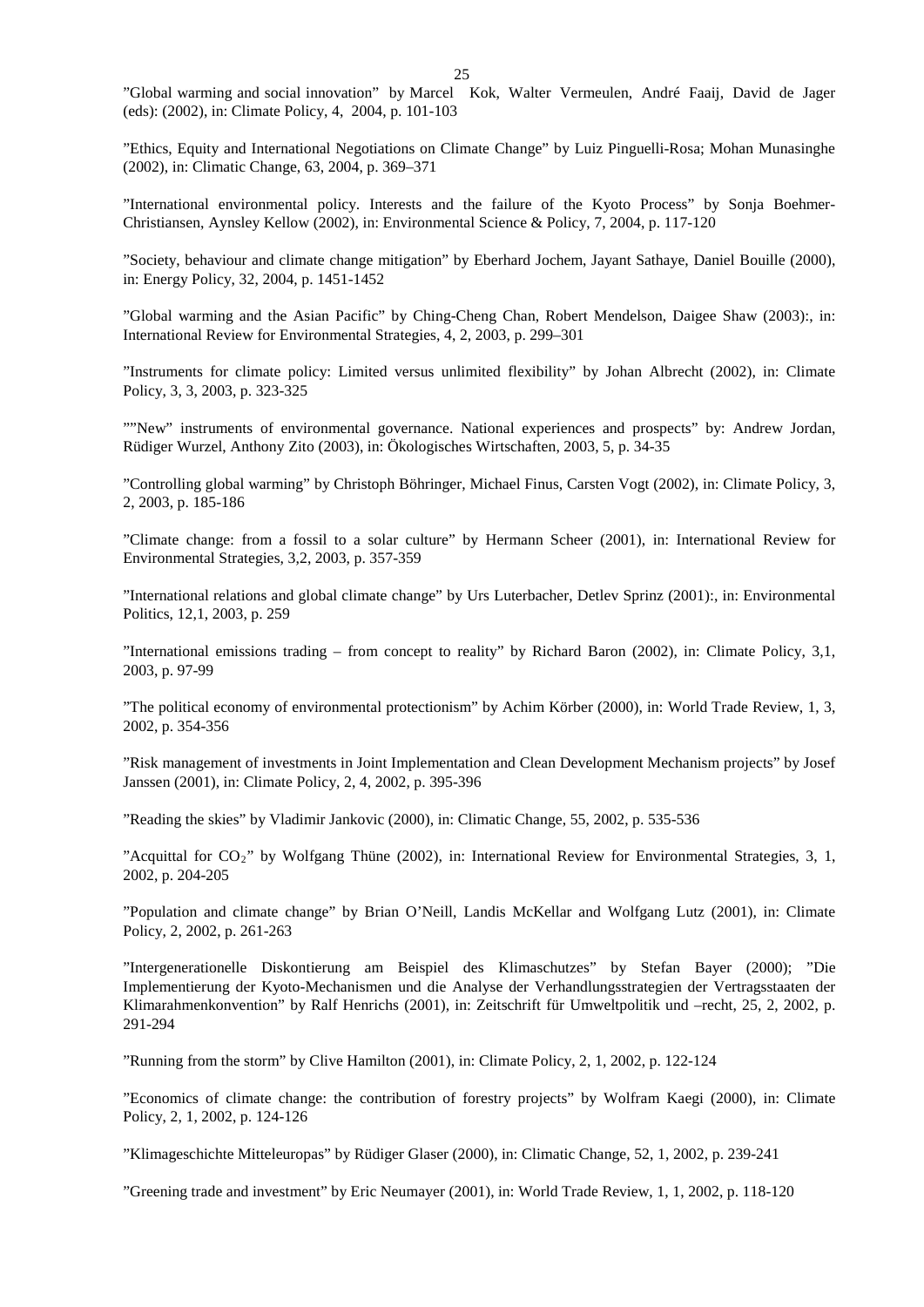"Das Klima zwischen Nord und Süd" by Andreas Missbach (1999), in: Zeitschrift für Umweltpolitik und Umweltrecht, 25, 1, 2002, p. 149-151

"Climate change – science, strategies and solutions" by Eileen Claussen (2001), "Negotiating the Kyoto Protocol" by Heike Schröder (2001), "The fuel tax protests in Europe 2000 – 2001" by John Mitchell and Müge Dolun (2001), in: International Review for Environmental Strategies, 2, 2, 2001, p. 349-353

"Non-state actors and the global politics of the greenhouse" by Peter Newell (2000), in: Climate Policy, 1, 4, 2001, p. 525-528

"Global emissions trading" by Suzi Kerr (ed., 2000), in: Climate Policy, 1, 4, 2001, p. 523-525

"Klimafakten" (Climate facts) by Ulrich Berner, Hansjörg Streif (eds.), 2000:, in: Neue Zürcher Zeitung, 8.8. 2001, p. 12

"Climate change in the South Pacific: impacts and responses in Australia, New Zealand and Small Island States" by Alexander Gillespie and William Burns (eds.), 2000, in: Climate Policy, 1, 3, 2001, p. 423-425

"Die Globalisierungswächter" (The Guardians of Globalisation) by Heike Walk and Achim Brunnengräber, 2000, in: Climate Policy, 1, 3, 2001, p. 419-421

"Societal Adaptation to Climate Variability and Change" by Sally Kane and Gary Yohe (eds.), 2000, in: Climate Policy, 1, 2, 2001, p. 283-285

"Wetterwende. Vision globaler Klimaschutz" (Weather change – vision global climate protection) by Hartmut Graßl (ed.), 1999, in: Zeitschrift für Umweltpolitik und –recht, 24, 2, 2001, p. 335-337

"Fossil fuels in a changing climate" by Ulrich Bartsch and Benito Mueller, 2000, in: Climate Policy, 1, 1, 2001, p. 150-151

"International investment and climate change: technologies for developing countries" by Tim Forsyth, 1999, in: Mitigation and Adaptation Strategies for Global Change, 5, 4, 2000, p. 407-409

"The Kyoto Protocol" by Michael Grubb, Christiaan Vrolijk and Duncan Brack, 1999, in: Mitigation and Adaptation Strategies for Global Change, 5, 2, 2000, p. 217-220

"International trade and climate policies" by Duncan Brack, Michael Grubb and Craig Windram, 2000, in: Journal of World Trade, 34, 3, 2000, p. 157-159

"The Kyoto Protocol" by Sebastian Oberthür and Hermann E. Ott, 1999, in: Ecological Economics, 34, 2000, p. 155-156

### **Newspaper articles / policy briefs**

Mobilizing green cooling through Article 6 in: Carbon Mechanisms Review, 2, 2019, p. 31-35 *(with Bernhard Siegele, Matthias Krey and Aglaja Espelage)*

Advancing programmatic crediting in Article 6, in: Carbon Mechanisms Review, 2, 2019, p. 16-19 *(with Stephan Hoch and Aglaja Espelage)*

Pour financer la promesse de la COP21, l'Europe doit établir une taxe carbone aux importations, in : L'Opinion, 5.8. 2018

*(with Philippe Coste, Hakima El-Haité and Joël Ruet)*

Mobilising private-sector investment to mitigate climate change in Africa, SEI Policy Brief, Stockholm, 2018 *(with Stephan Hoch and Valentin Friedmann)*

Synergies between mitigation and SDGs: The case of human settlements in Bhutan, in: Mitigation Talks, 2, 2018, p. 12-13

*(with Matthias Krey and Samantha Wong)*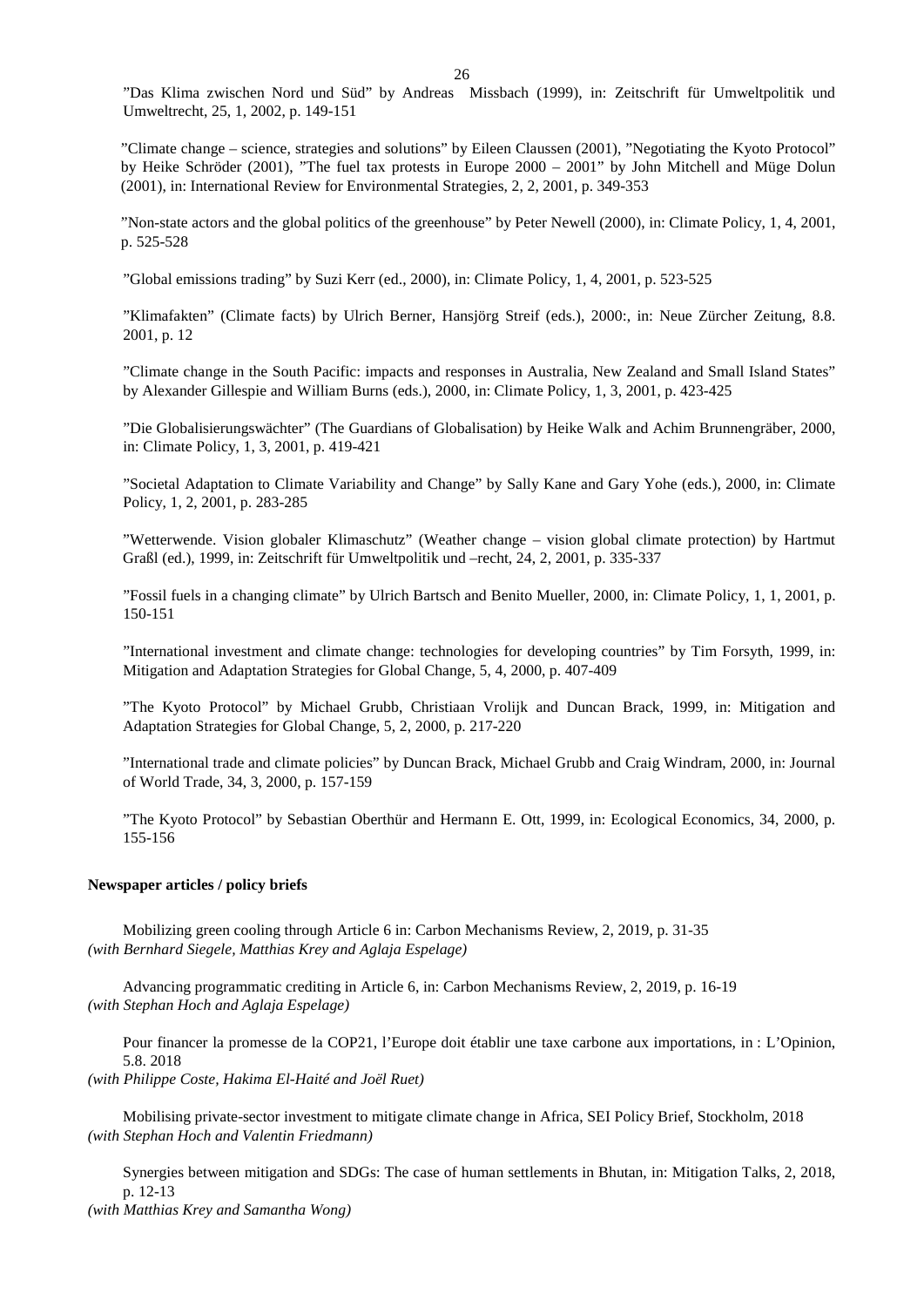A new perspective on the carbon market, in: Integration and Trade, No. 41, 2017, p. 179-190

Mise en œuvre des mécanismes de l'Article 6 de l'Accord de Paris: comment maximiser les synergies entre les mécanismes de marché et le financement climat ?, in: Liaison, 104, 2016, p. 33-35

The Sustainable Development Mechanism under the Paris Agreement – cornerstone of a global carbon market or dead end street, in: ICIS (ed.): Carbon Markets Almanach 2016, London 2016, p. 14-15

Built on experience: How to transition from the CDM to the Sustainable Development Mechanism under the Paris Agreement, in: Carbon Mechanisms Review, 1, 2016, p. 28-31 *(with Stephan Hoch)*

Neuer Elan für das Klima, in: Neue Zürcher Zeitung, 24.12. 2015, p. 10 *(with Jürg Füssler)*

Exploring the options. Net mitigation in the CDM – Conceptual approaches and practical implications for host countries, in: Carbon Mechanisms Review, 4, 2014, p. 11-14 *(with Stephan Hoch)*

Das Klimaproblem lässt sich nicht aussitzen, in: Tages-Anzeiger, 15.4. 2014, p. 34

FIT for Renewables? Designing the Green Climate Fund to mobilise feed-in tariffs in developing countries, in: Outreach, Nov. 2, 2013, http://www.stakeholderforum.org/sf/outreach/index.php/component/content/article/184 cop-19-day-2/1550-fit-for-renewables-designing-the-green-climate-fund-to-mobilise-feed-in-tariffs-indeveloping-countries

*(with Stephan Hoch)*

Arguing the point: Should large-scale power projects have a future under the CDM?, in: Carbon Mechanisms Review, 1, 2013, p. 14-17

*(with Michael Lazarus)*

Adaption mit marktwirtschaftlichen Mitteln, in: Bdvb aktuell, 120, 2013, p. 16-17 *(with Michael Eschmann)*

The Emperor's New Clothes: CDM Reform without CER Demand?, in: JIKO Info 3/12, 2012, p. 1,4,5

Waking up the sleeping giant, in: Trading Carbon, 5, 7, 2011, p. 32-33 *(with Daisuke Hayashi)*

The messy puzzle of climate finance, in: Outreach, 1.12. 2010, p. 1-2 *(with Martin Stadelmann and Timmons Roberts)*

Sunset or sunrise?, in: Environmental Finance Publications (eds.): Global Carbon 2010, 2010, p. S20-S21

Ideen zur Verwaltung der Klimamilliarden, in: Finanz und Wirtschaft, 2.12. 2009, p. 19 *(with Benito Müller)*

Wüstenstrom – Kyoto macht's möglich, in: Financial Times Deutschland, 30.6. 2009, p. 2

Blue Washing mit UN Label?, in: Zoon Politikon, 6, 2008, p. 16-17 *(with Katharina Michaelowa)*

At the crossroads, in: Carbon Finance, 5, 3, 2008, p. 14-15

Avoiding the carbon hangover, in: Trading Carbon, 1,1, 2007, p. 32-33

Limiting Kyoto credits makes no sense, in: ENDS Europe Report, 19, 2007, p. 2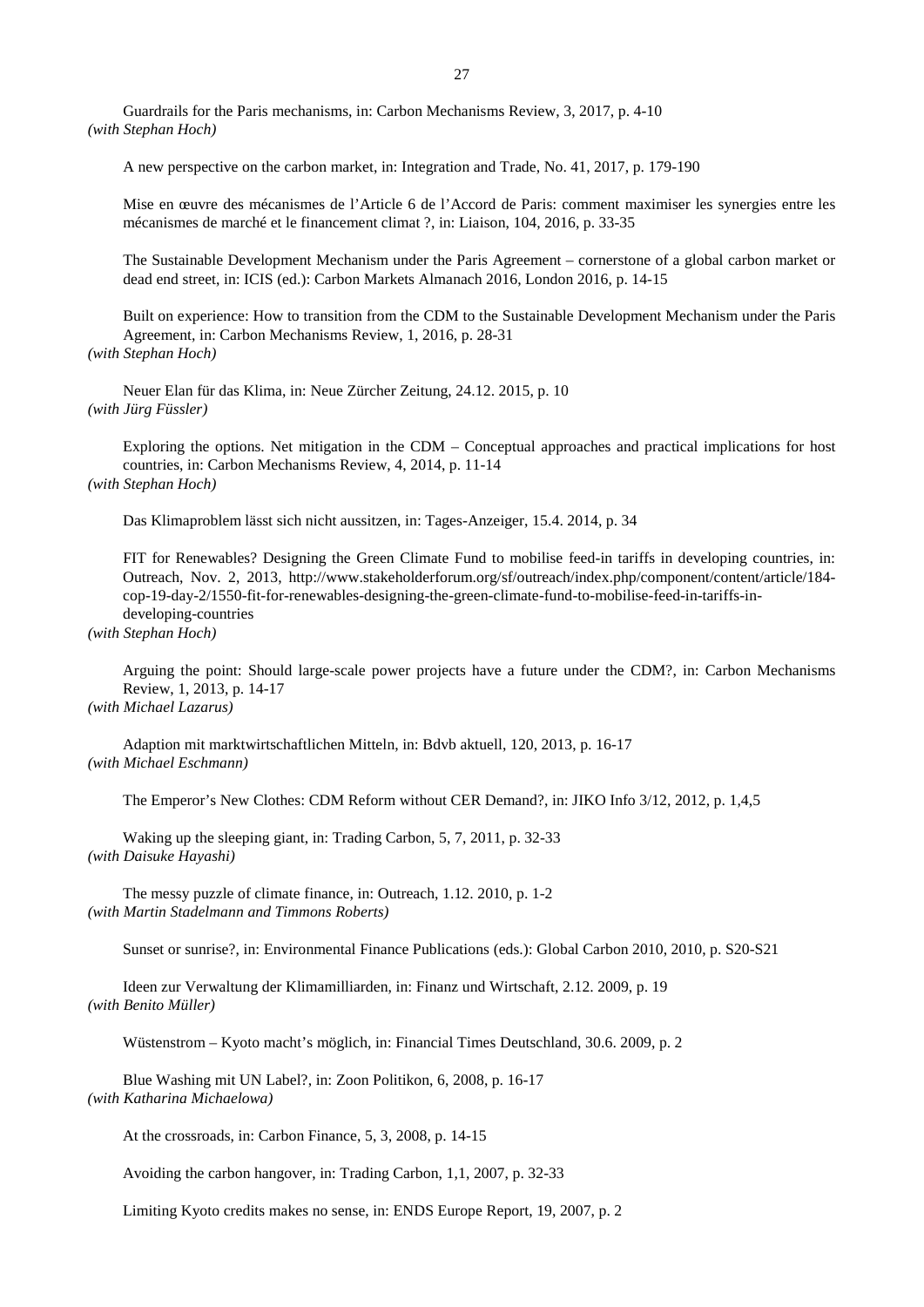CDM projects in China and India – the additionality challenge, in: Carbon Business, 1, 2007, p. 42-45

Papiertiger oder Trumpf?, in: Energie & Management, 18, 2005, p. 22

Indisches Wasserkraftwerk kann europäische Klimabilanz entlasten, in: e.velop, 21, [http://www.bundesregierung.de/Service/Online-Publikationen/E-Magazines-,9276.675369/e](http://www.bundesregierung.de/Service/Online-Publikationen/E-Magazines-,9276.675369/e-magazine.htm?link=bpa_ezine)[magazine.htm?link=bpa\\_ezine,](http://www.bundesregierung.de/Service/Online-Publikationen/E-Magazines-,9276.675369/e-magazine.htm?link=bpa_ezine) 2004

*(with Holger Liptow)*

Kyoto Protocol – Russia is playing Russian roulette, in: Isvestija, 15.4. 2004, p. 14 (in Russian)

Treibhausgas-Emissionsrechte – ein junger Markt mit vielen Facetten, in: Börsen-Zeitung, 13.9. 2003, p. B 2

Markt statt Mauschelei, in: Handelsblatt, 14.8. 2003, p. 7

Exploding myths about CDM, in: Energise, 1, 3, 2002, p. 8-9 *(with Albrecht Kaupp and Holger Liptow)*

Quest in vain?, in: Equity Watch, Special Edition 4, 30.10. 2002, p. 6

CDM – panacea or niche player?, in: Development Alternatives Newsletter, 12,10, 2002, p. 5-6

EU-Klimaschutzpläne: Kein GAU für die deutsche Industrie, in: Frankfurter Rundschau, 26.3. 2002 *(with Andreas Lange, Marcus Stronzik and Sonja Butzengeiger)*

Wo der Markt Wunder wirken kann, in: Liberale Depesche, 2, 2002, p. 6

Kommunale Chancen in der Klimapolitik, in: Zeitung für kommunale Wirtschaft, 1, 2002, p.3 *(with Sandra Greiner)*

Markt für den Klimaschutz nutzen, in: Financial Times Deutschland, 10.12. 2001, p. 30 *(with Sandra Greiner)*

CDM: a European perspective, in: Development Alternatives Newsletter, 11, 11, 2001, p. 5-6 *(with Frank Vöhringer)*

Kyoto: Das Protokoll ist gerettet, die Inhalte aber aufgeweicht (Kyoto Protocol saved but contents diluted), in: VDI-Nachrichten, July 27, 2001

Klimaschutz am Ende? (The end of climate protection?) , in: Vorwärts, 12, 2000, p. 14 *(with Tobias Koch)*

Klimaschutzprogramm – viel heiße Luft (National climate action plan – a lot of hot air), in: Wirtschaftsdienst, 80, 8, 2000, p. 452

Der Mechanismus für umweltverträgliche Entwicklung – wie Klimaschutz Auslandsinvestitionen nach Marokko bringen kann (The CDM – how climate protection can induce foreign investment in Morocco) , in: Al Gessr/Die Brücke, 4, 2000, p. 27-29

A humble beginning, in: Down To Earth, 15.8. 1998

Wo Maßnahmen auch fruchten (Where measures bear fruit), in: Süddeutsche Zeitung, 2.11. 1995

Internationale Kompensation von Treibhausgasemissionen (Joint Implementation), in: Neue Zürcher Zeitung, 20.6. 1995

Klimaschutz wirklich weltweit (Climate protection really worldwide), in: Frankfurter Allgemeine Zeitung, 28.3. 1995